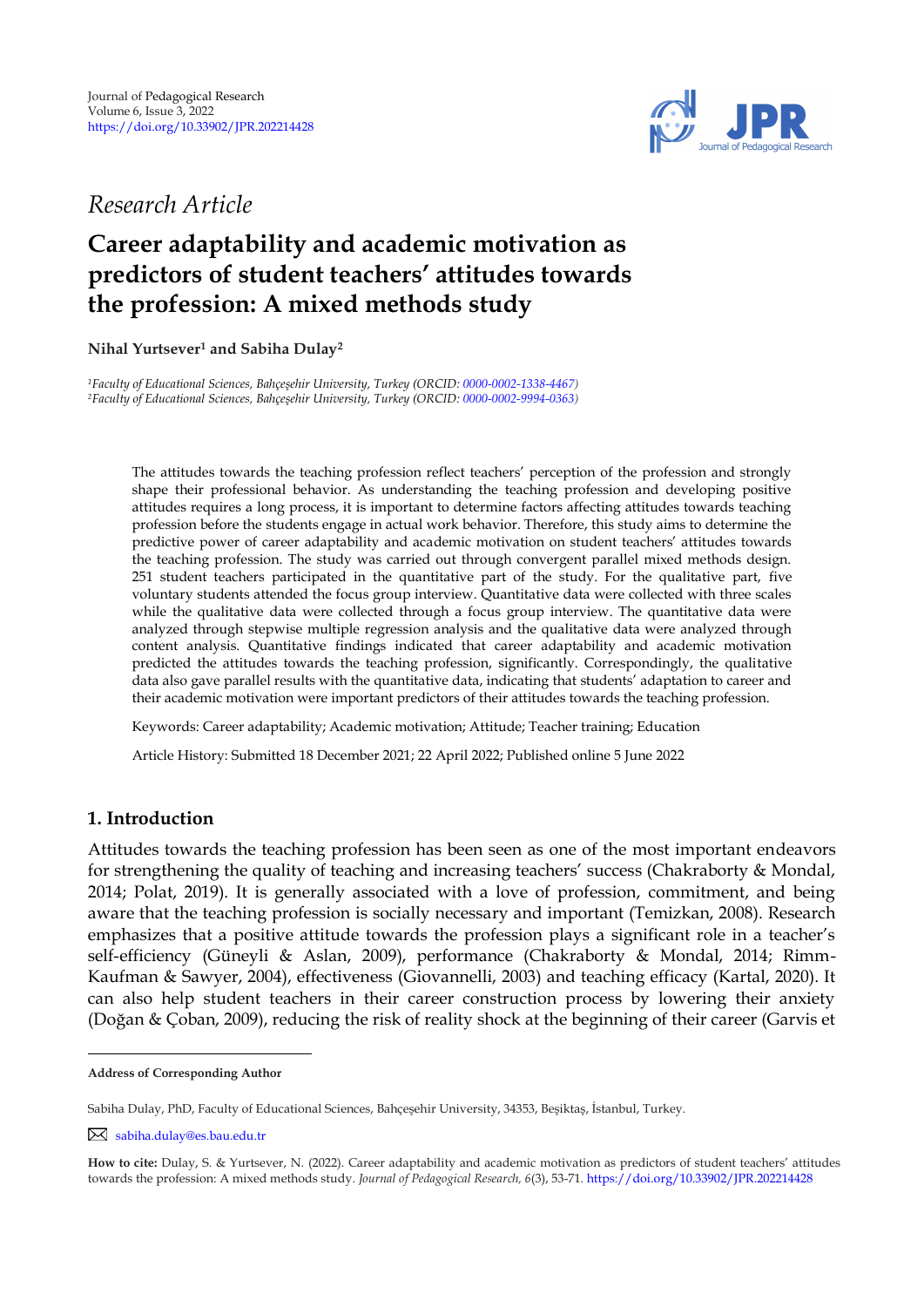al., 2011), and developing inner motivation (Andronache et al., 2014), problem solving skills (Ballantyne et al., 2020), confidence and resilience (Mansfield et al., 2020).

Studies on student teachers' attitudes towards the teaching profession are mostly based on comparisons in terms of demographic characteristics such as age, gender, school type or grade (Balan et al., 2012; Çağlar, 2013; Tok, 2011). Research findings emphasize that student teachers have both positive (Çaglar, 2013; Terzi & Tezci, 2007) and negative attitudes towards teaching (Egwu, 2015; Pancholi & Bharwad, 2015). Özgüngör and Kapkıran (2008) emphasize that student teachers do not choose the teaching voluntarily and have negative attitudes towards the teaching profession, which affects their motivation and success in teaching adversely. Given the variation in results and the significance of the topic, there is a need for further studies to determine the factors affecting teachers' attitudes towards the profession (Müller et al., 2009; Rimm-Kaufman & Sawyer, 2004; Schussler et al., 2010). Such studies can help teacher education programs in their efficacy to develop positive attitudes among student teachers towards the teaching profession (Jain, 2007; Parylo et al., 2015; Shoffner et al., 2014; Schussler et al., 2010).

In this study, we specifically focus on two independent variables, career adaptability and academic motivation, which have not received much attention in the literature despite being quite relevant to student teachers' experiences within the profession during their education. Research has shown that career adaptability can weaken the fears related to the transition from school to work (Hirschi & Vondracek, 2009; Kanten, 2012) and help develop the confidence needed to deal with the difficulties and complex problems related to the occupation (Savickas & Porfeli, 2012). We therefore suggest that higher career adaptability might boost student teachers' positive attitudes towards the profession by lowering their fears about it and increasing their confidence in terms of handling related tasks efficiently (Chan & Mai, 2015; McLennan et al., 2017; Stoeber et al., 2016). These experiences call for career adaptability; thus, promoting career adaptability could serve as a protective factor as young people get prepared for the future (Ozdemir, 2019). Therefore, in order for schools to adaptively prepare students for their future works, career adaptability and its link with the other academic outcomes should be examined together.

Academic motivation as the other independent variable of this study is one the significant academic outcomes that is positively related to all dimensions of career adaptability. Students who have a strong desire to succeed academically have higher levels of career concern, curiosity, and confidence (Letawsky Shultz, 2017). By providing support for individuals' performance, curiosity, persistence, and learning (Vallerand et al., 1992), academic motivation can contribute to student teachers' success and devotion (Kontas, 2016). Such attributes that come with greater academic motivation might also help student teachers to develop positive attitudes toward the profession (Abbas, 2015; Zembat et al., 2018). Accordingly, highly motivated teachers will work more enthusiastically at work and have positive attitudes towards teaching profession; thus, they engage in teaching, which will inevitably increase the quality of education (Erdem & Gözel, 2014).

Despite a considerable amount of research having been carried out on certified teachers' attitudes towards the profession, little is known about the attitudes of student teachers. In addition, the expectation that engaging in career-adaptive behavior will lead to positive outcome in student motivation (Brown et al., 2021) and the link between academic motivation and attitude towards teaching profession (Bedel, 2015; Kontas, 2016) have been investigated quite more frequently. However, specifically, the possible effects of career adaptability and academic motivation on attitudes towards the teaching profession have not received much attention despite being highly relevant. It is therefore crucial to investigate if career adaptability and academic motivation predict student teachers' attitudes towards the profession. It is also important to explore student teachers' views on the factors related to their career adaptability, academic motivation and attitudes towards the teaching profession and the findings might provide important implications for teacher education programs. Improving student teachers' academic motivation and attitudes towards teaching profession will also contribute to their success and involvement in their professional lives.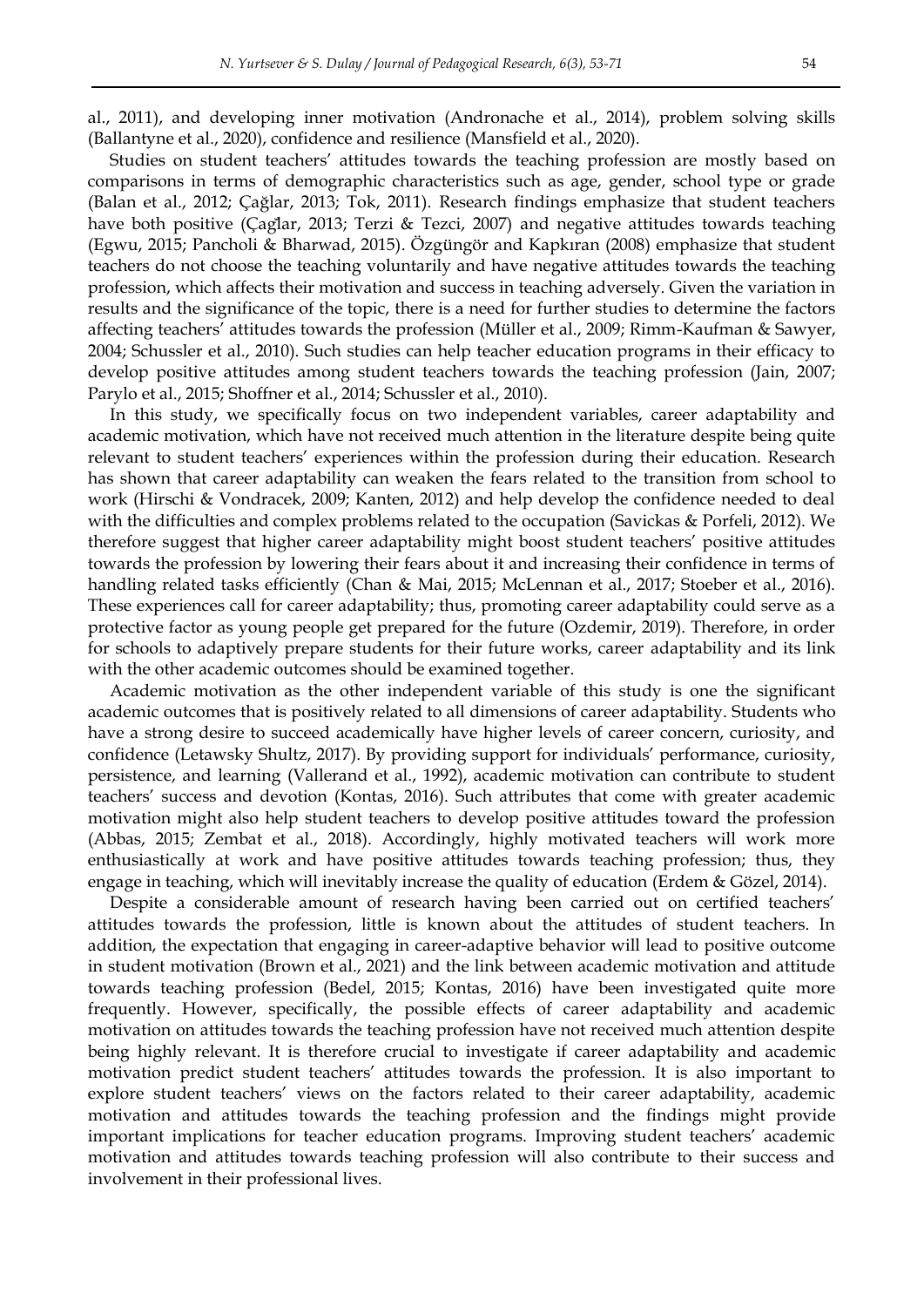Accordingly, the following research questions form the study:

RQ 1) What is the predictive power of career adaptability and academic motivation on student teachers' attitudes towards the teaching profession?

RQ 2) When career adaptability, academic motivation and attitude towards teaching profession are taken into consideration, what are the student teachers' views about

- a) the factors affecting their career adaptability,
- b) the factors affecting academic motivation and
- c) causes of attitudes towards the teaching profession?

### **1.1. Career Adaptability**

Individuals encounter several career alternatives, job transitions, uncertainties, and changes in every aspect of their lives. Thus, choosing the most suitable career path is very important in today's dynamic and unpredictable working environment. One of the most crucial concepts in this regard is career adaptability, which allows individuals to adapt to and cope with changes and unpredictable situations in circumstances where there are challenges and ambiguities. Career adaptability is seen as a key element in the success of individuals' transition to business life and their future career moves (Hirschi & Vondracek, 2009; Kanten, 2012). The term holds great importance since it provides individuals with the resources to solve unfamiliar, complex, and illdefined problems that occur in vocational tasks, occupational transitions, and work traumas (Savickas & Porfeli, 2012).

Savickas (1997) defined career adaptability as "the readiness to cope with the predictable tasks of preparing for and participating in the wok role and with unpredictable adjustments prompted by changes and working conditions" (pp. 254). Likewise, Rottinghaus et al. (2005) define career adaptability as the way individuals view their capacity to adjust to changing career plans and work responsibilities. Based on the theory developed by Savickas and Porfeli (2012), career adaptability consists of the four dimensions as concern, control, curiosity, and confidence. Concern helps individuals prepare for the future, control enables them to take responsibility of constructing their career and shaping themselves. With the help of curiosity, individuals explore themselves in different situations and roles in order to find the most appropriate one. These activities and experiences help individuals gain confidence to implement career choices into their life span. As an inseparable part of the dynamic working environment, career adaptability of teachers and student teachers need to develop. Higher levels of career adaptability will help teachers to gain the ability of dealing with various challenges related to career transitions and uncertainties that they encounter during their careers.

The existing studies on career adaptability in educational settings suggest that the concept is positively related to job satisfaction (Wang et al., 2015), career optimism (Eren, 2012; Fang et.al, 2018; McLennan et al., 2017), professional learning (Mcllveen et.al, 2019), self-efficacy (McLennan et.al, 2017), academic achievement (Negru-Subtricia & Pop, 2016), and career motivation (Fang et.al, 2018). Further, it plays a crucial role in decreasing burnout and turnover of teachers (Wang et al., 2015). Cabras and Mondo (2018) also state that university students who are confident in their career adaptability are more satisfied with life because they are confident about prospects. Being confident and adaptive towards the future will enhance their career success and well-being by giving them opportunities to find a suitable job for themselves (Hartung & Taber, 2008; Hirschi, 2010), thereby increasing motivation (Fang et.al, 2018; Pouyaud et.al, 2012).

#### **1.2. Academic Motivation**

Academic motivation is not a new research topic, but it is becoming increasingly popular in the field of education since it influences individuals' behaviors and performances as well as giving them the power to cope with challenges. Vallerand et al. (1992) define academic motivation as the energy required for academic work, while Woolfolk (2004) addresses it as an internal condition that reveals, directs, and ensures behavior. As motivation has a multi-dimensional structure that is related to academic achievement and performance (Green et al., 2006; Karagüven, 2012), many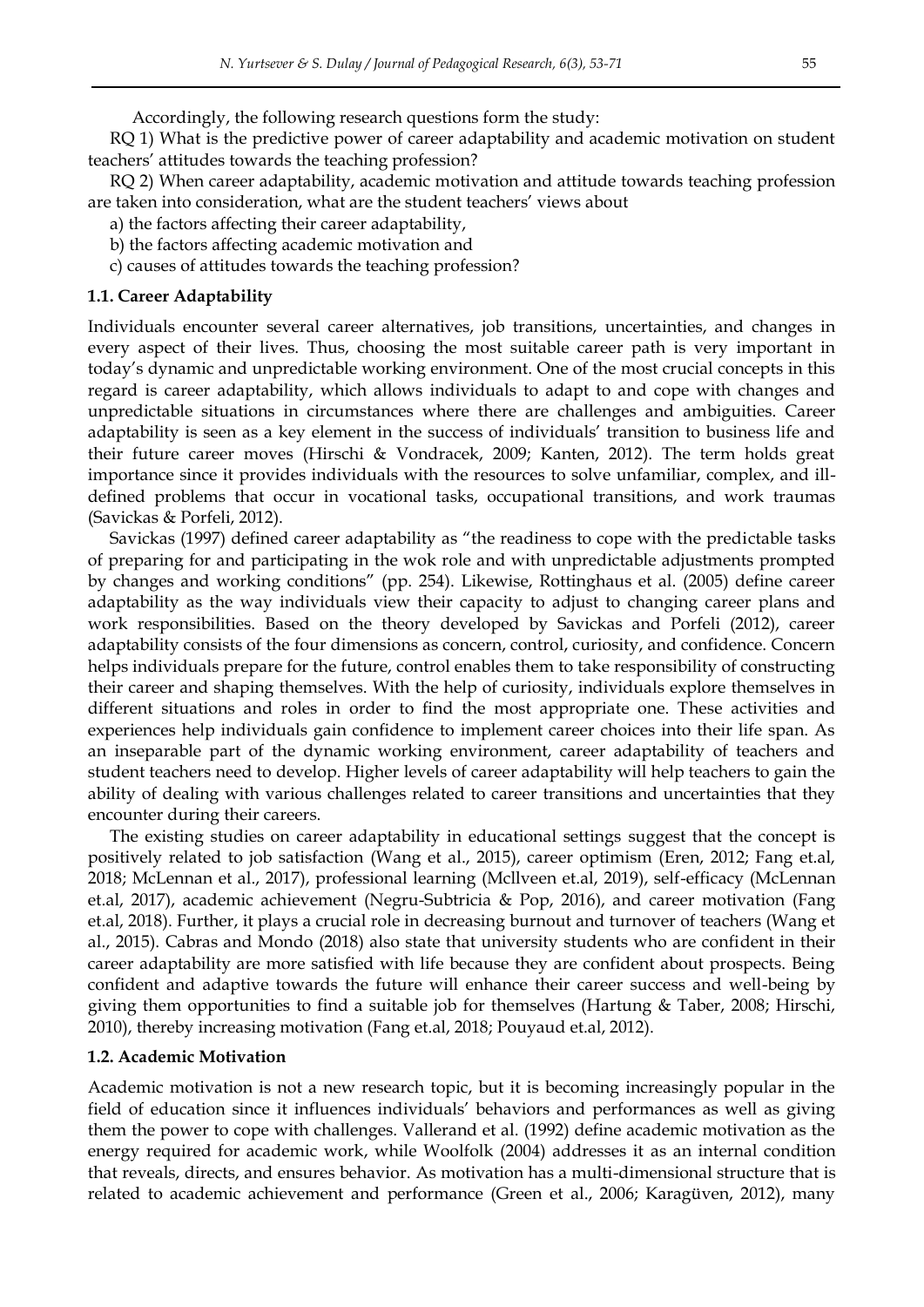different theories are proposed to explain this term in education. One of them is Deci and Ryan's (1985) self-determination theory, which examines academic motivation according to three dimensions, namely, intrinsic motivation, extrinsic motivation, and amotivation. According to this theory, intrinsic motivation enables individuals to behave for self-pleasure and self-satisfaction. Extrinsic motivation is related to behaviors that aim to reach an end or gather a reward. On the other hand, individuals are amotivated when they do not perceive contingencies between outcomes and their actions (Vallerand et al., 1992).

According to Shin and Lee (2017), intrinsically motivated teachers focus on teaching itself, and the joy of teaching is the driving force for them. Similarly, students who are intrinsically motivated to attend college tend to be extroverted, agreeable, conscientious, and open to new experiences, while those who lack motivation tend to be disagreeable and careless (Clark & Schroth, 2009). Being intrinsically motivated by the teaching profession reduces the risk factors for teachers that are associated with unhealthy, stress-related behaviors and experiences (Reichl et al., 2014) and increases the intention of student teachers to remain long-term in the teaching profession (Bruinsma & Jansen, 2010; Sinclair, 2008). Overall, the more student teachers are motivated, the more they can be expected to stay committed to their profession (Sinclair et al., 2006), and more likely to choose the teaching profession upon graduation (Rots et al., 2014).

### **1.3. Attitude towards the Teaching Profession**

Attitude is defined as a tendency which manifests by evaluating a particular entity with some degree of favor or disfavor (Eagly & Chaiken, 1993). Positive attitudes occur when an individual develops positive feelings, behaviors and thoughts towards a subject while negative attitudes emerge when individuals have unpleasant feelings, behaviors or thoughts. Having a positive or negative attitude towards a situation, object, person or event can directly affect individuals' thoughts and behaviors (Cherry, 2020). As attitude is seen as the main predictor of teacher efficiency (Güneyli & Aslan, 2009) and performance (Chakraborty & Mondal, 2014; Rimm-Kaufman & Sawyer, 2004), it continues to be at the center of educational research. Thus, the teacher's learning experience during their studies forms the basis of their professional understanding.

The unpredictability and challenges of the teaching profession can contribute to pessimism and discouragement among student teachers. Osunde and Izevbigic (2006) point out that student teachers can lose their sense of belonging and develop negative attitudes towards teaching due to various reasons when they start. Consequently, negative attitudes the towards profession cause a decrease in efficiency (Güneyli & Aslan, 2009), effectiveness (Giovannelli, 2003) and performance (Chakraborty & Mondal, 2014; Rimm-Kaufman & Sawyer, 2004). It is therefore crucial to determine the factors that influence student teachers' attitude toward their profession and also to provide insights into possible ways of improving their attitudes.

#### **1.4. Current Study**

Student teachers' positive attitudes towards the teaching profession could change due to their experiences in the teacher education process. In her longitudinal study based on student teachers' changing attitudes towards teaching, Tok (2011) emphasizes that student teachers' attitude changes significantly between their freshman and senior years. It is concluded that students' positive attitudes decrease in their senior years. On this basis, career adaptability could be an important factor in helping student teachers to develop and maintain positive attitudes towards the teaching profession. By developing higher career adaptability, they would be better prepared for the vocational future (concern), take responsibility of their career (control), explore themselves in different situations and roles (curiosity), and gain confidence needed to implement career choices into their life (confidence) (Savickas, 2005). Students that possess these characteristics should intend to invest effort in their school tasks since it is one of the first steps that they must do in their career construction (Avram et al., 2019). Consequently, we expect that career adaptability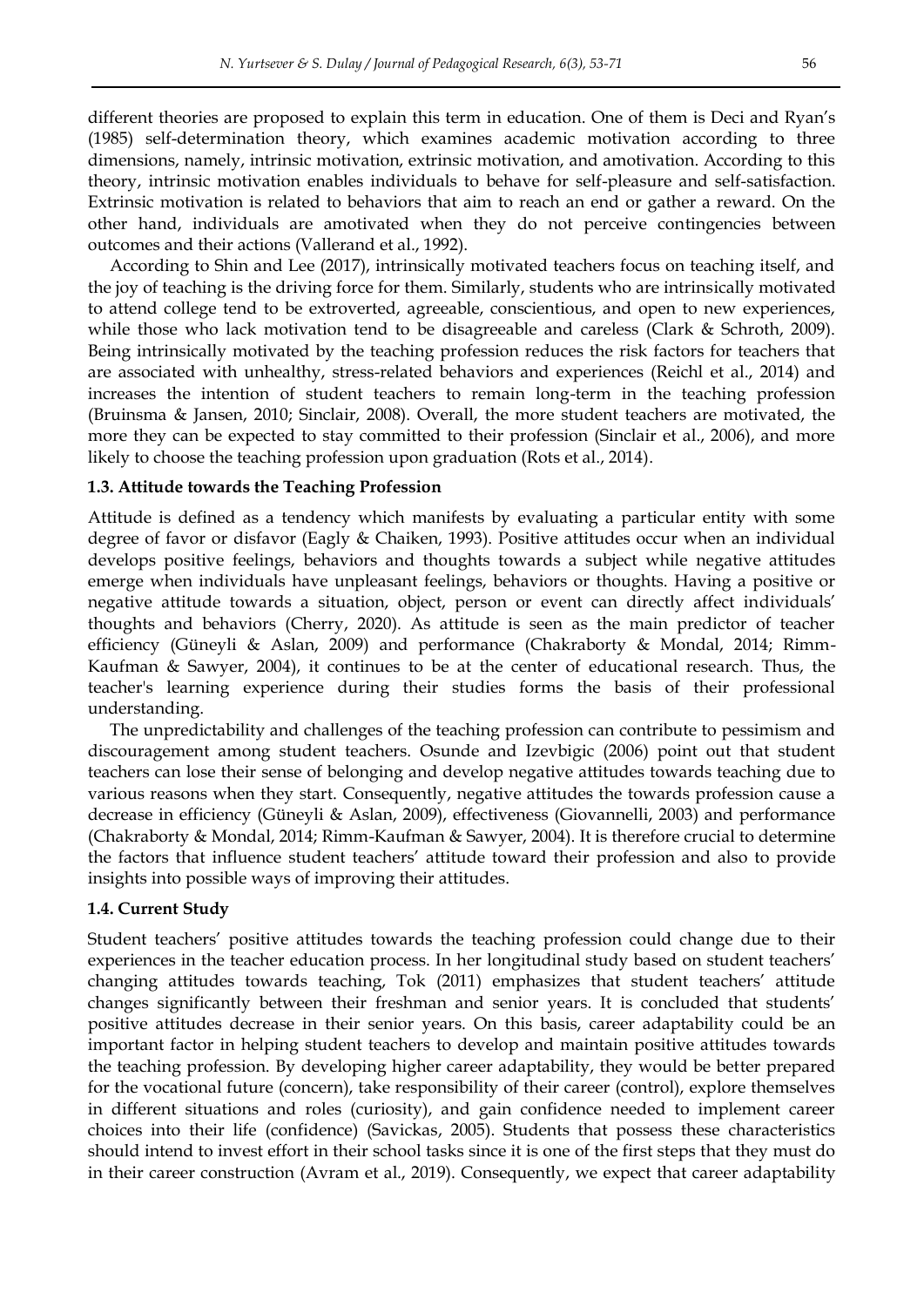is one of the important predictors of attitude towards teaching profession since these investments and efforts of students might reflect in their attitudes.

Along with career adaptability this study focuses on academic motivation as an important variable in student teachers' experiences. Academic motivation as the inner force that provides support for an individual's school performance, curiosity, persistence, and learning (Vallerand et.al, 1992) would give student teachers power and energy in their academic work. Higher level of engagement with their academic work as well as the consequent increase in their efficacy and actual performance are more like to have positive influence student teachers' attitude towards the teaching profession positively (Bedel, 2015).

We argue that career adaptability and academic motivation can serve as a predictor of attitude towards teaching for a few reasons. Academic motivation plays a strong role in academic performance (Datu & Yang, 2021), and career adaptability that can often influence one's career options and choices is positively associated with academic performance (Avram et al., 2019; Datu et al., 2021; Negru-Subtirica & Pop, 2016; Pop et al., 2016); thus, a relationship may exist between academic motivation and career adaptability (Brown et al, 2021;). Accordingly, Letawsky Shultz (2017) suggests that academic motivation is positively related to career adaptability, and students who have a strong desire to succeed academically have higher levels of career concern, control, curiosity, and confidence. This indicates that adolescents with a strong future orientation tend to perform better in school and have positive outlook on their vocational future (Negru-Subtirica & Pop, 2016). Teachers who show a positive attitude towards teaching also play an important role in the learning processes. On the other hand, negative attitudes might hinder the professional progression of teachers. Therefore, the professional careers of teachers might be said to depend on their attitudes towards their profession (Deringöl, 2020). Consequently, it is reasonable to assume that career adaptability is associated with academic motivation while the academic motivation is also linked to attitudes towards teaching profession. To date, more proof for these relations is needed to provide better and deeper understanding how career adaptability and academic motivation are associated with attitude towards teaching profession.

### **2. Methodology**

#### **2.1. Research Design**

The study was carried out through convergent parallel mixed method design. As the aim of this study is both to determine the predictive power of career adaptability and academic motivation on attitude towards the teaching profession and to understand student teachers' mindset on factors affecting these three main variables of the study. This type of research design enabled researchers to include both quantitative and qualitative data in the current study. Creswell (2012) states that convergent parallel mixed method design consists of collecting quantitative data and qualitative data concurrently without giving priority to either of them. In this vein, the quantitative and qualitative data are analyzed separately, and the researchers try to understand whether there is a convergence on the interpretation of the findings (Creswell & Plano Clark, 2017).

#### **2.2. Participants**

The participants of the study included 251 student teachers, studying on teacher education programs at different state and foundation universities in Turkey. The convenience sampling technique (Palinkas et al., 2015) was applied to collect data from participants who were easily accessible to the researchers.

As can be seen in Table 1, 189 of the participants were female while 62 of them were male. 17-19 age group constituted the majority of the participants (n=178) while 20-22 age group included 64 students, 23-25 age group included six students, and 25+ age group included three students. Among the student teachers, 38 of them were enrolled on Computer Education and Information Technologies Teaching program, 96 of them were enrolled in Early Childhood Education program,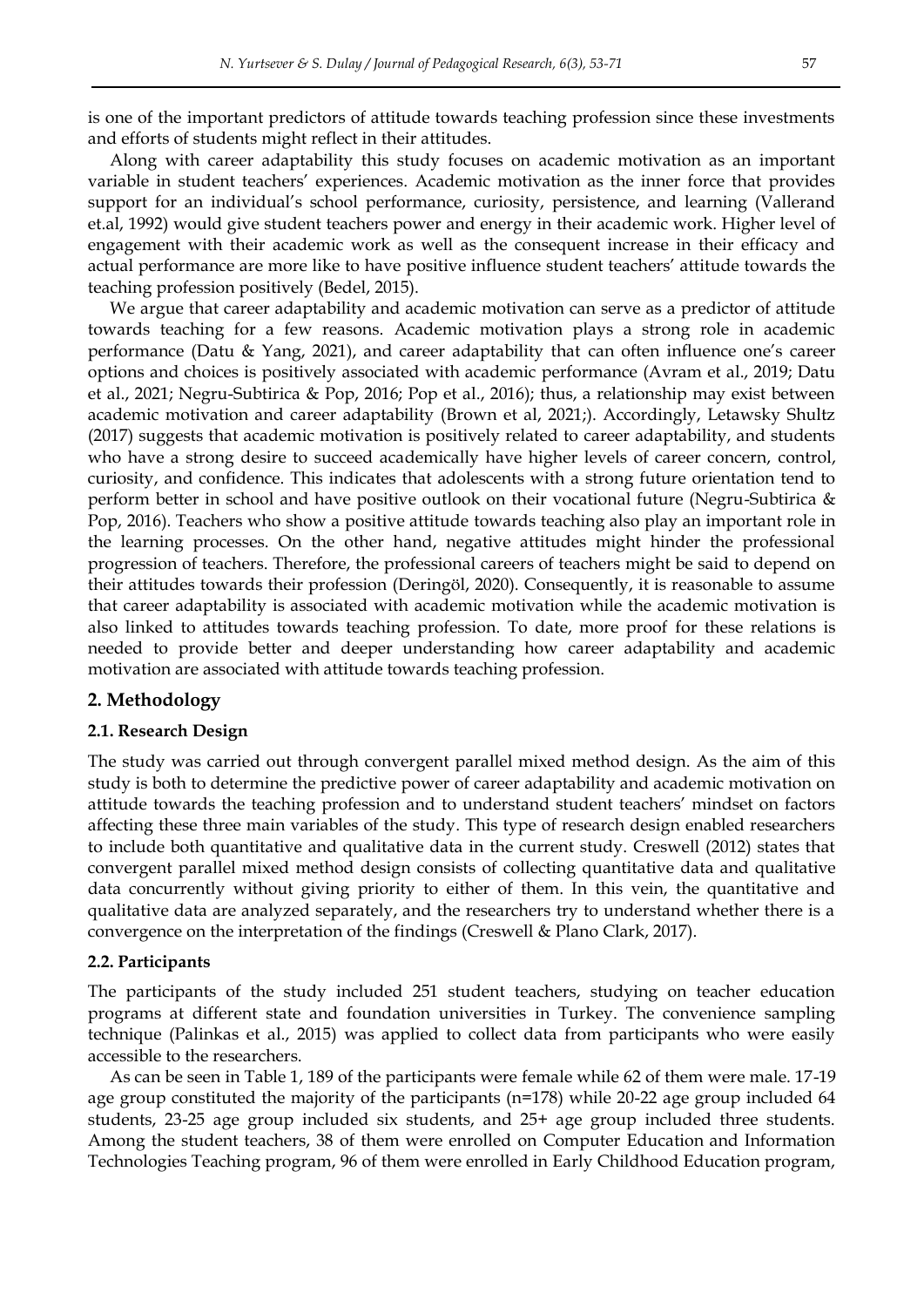| Characteristics of the participants |                                                 |     |                |  |
|-------------------------------------|-------------------------------------------------|-----|----------------|--|
|                                     | Demographic Information                         |     |                |  |
| Gender                              | Female                                          | 189 | 75             |  |
|                                     | Male                                            | 62  | 25             |  |
| Age                                 | 17-19                                           | 178 | 71             |  |
|                                     | $20 - 22$                                       | 64  | 25             |  |
|                                     | $23 - 25$                                       | 6   | $\overline{2}$ |  |
|                                     | $25+$                                           | 3   | $\overline{2}$ |  |
| Department                          | Computer Education and Information Technologies | 38  | 15             |  |
|                                     | <b>Teaching</b>                                 |     |                |  |
|                                     | Early Childhood Education                       | 96  | 38             |  |
|                                     | English Language Teaching                       | 81  | 32             |  |
|                                     | Special Education                               | 36  | 15             |  |
| Total                               |                                                 | 251 | 100            |  |

Table 1 *Characteristics of the participants* 

81 of them were enrolled in English Language Teaching program, and 36 of them were enrolled in Special Education program. For the qualitative portion of the study, five voluntary students attended the focus group interview.

### **2.3. Data Collection Instruments**

The data were collected through different quantitative and qualitative instruments. Quantitative data collection instruments included three different scales, namely, Attitudes towards Teaching Profession Scale, Career Adaptability Scale, and Academic Motivation Scale. Qualitative data were collected through a focus group interview.

### *2.3.1. Career adaptability scale (CAAS)*

Developed by Savickas and Porfeli (2012), CAAS is a scale to measure individuals' career adaptability. The original scale is a five-point Likert type scale consisting of 24 items under four factors. The sub-scales, each having six items, measure concern, control, curiosity, and confidence. Higher scores in the scale imply that the individual tends to display higher career adaptability. The Turkish adaptation of the scale was conducted by Kanten (2012). The adaptation analyses confirmed the validity of a four-factor structure of the scale in Turkish. The researcher also found out that Cronbach's alpha for the factors ranged between .61 and .81, which confirmed the inner consistency of the instrument.

### *2.3.2. Academic motivation scale (AMS)*

Developed by Vallerand et al., (1992), AMS is a scale used to determine whether an individual's motivation in a learning setting is intrinsic or extrinsic. The original scale is a five-point Likert type scale consisting of 28 items under seven factors. The factors measure intrinsic motivation, extrinsic motivation and amotivation. Karagüven (2012) made the adaptation of AMS into Turkish. Factor analyses confirmed the seven-factor structure of the scale. The calculation of Cronbach's alpha values also indicated that the sub-scores were between .67and .87, which confirmed the reliability of the adapted scale.

### *2.3.3. Attitudes towards teaching profession scale (ATPS)*

Developed by Üstüner (2006), ATPS is an instrument to examine the attitudes of student teachers pursuing a degree in faculties of education, towards the profession of teaching. The scale is a onefactor five-point Likert type scale consisting of 34 items. Construct validity studies indicated that factor loadings of the items varied between .74 and .41, explaining the 30% variance. In addition, the internal consistency of coefficient was calculated as .93, which confirmed that the scale was a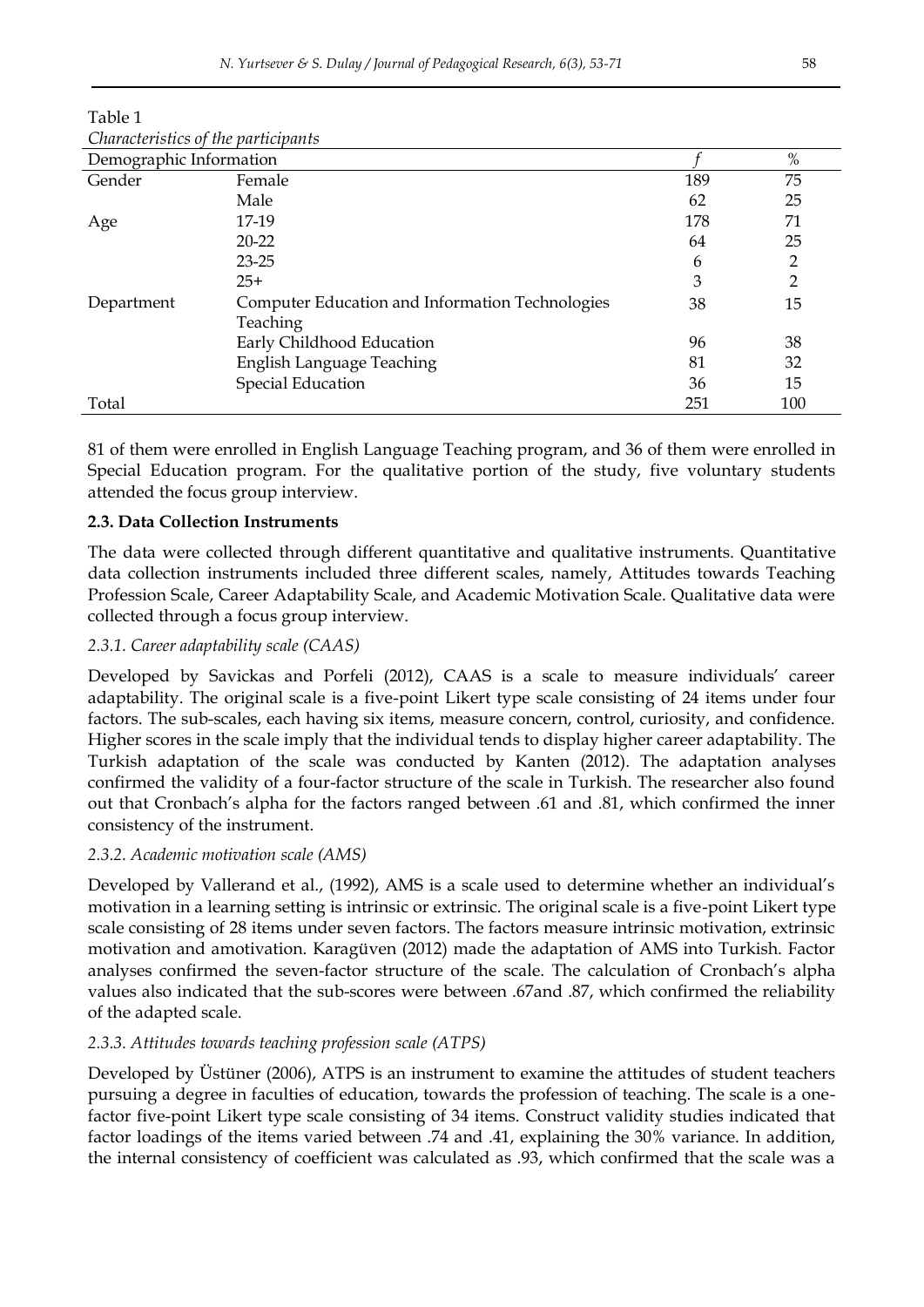valid and reliable instrument. The higher scores gained from the scale imply that student teachers have positive attitudes towards the teaching profession.

### *2.3.4. Focus group interview*

After collecting the quantitative data, the researchers organized a focus group interview to obtain a detailed picture of factors affecting the variables of interest. The interviewees were five student teachers who volunteered to take part in the study. It took nearly an hour to discuss the topic and understand their viewpoints. Two researchers attended the interview and the opinions of two field experts were taken into consideration to ensure the reliability of the interview questions.

### **2.4. Data Analysis**

The data obtained from the quantitative portion of the study were analyzed through multiple regression analysis by using the SPSS statistical software program. Stepwise multiple regression analysis was chosen for this study to determine the predictive power of career adaptability and academic motivation on attitude towards the teaching profession. As for the qualitative portion of the study, content analysis was carried out. In content analysis, researchers read the transcribed data that were gathered from the focus group interview to uncover hidden facts by creating codes, categories and themes and merging similar concepts by creating meaningful patterns (Glesne, 2012; Yin, 2011). In this respect, the researchers initially transcribed the gathered data from the focus group interview. Two researchers separately and meticulously read the transcribed data to find codes and relate these codes to form categories and themes. After the analyses, they compared the findings and created final categories and themes by reaching a consensus. During the process, the opinions of two field experts concerning the codes, categories, and themes reached were also taken into account.

To ensure the validity and reliability of the qualitative portion of the study, Lincoln and Guba's (1985) credibility, transferability, dependability, and confirmability terms were referred to. For the credibility of the study, separate qualitative data collection instruments were used instead of depending on only one source. The transferability of the study was ensured through thick description of the data collection process. For the dependability of the study, the analyses conducted by the researchers were carefully examined and expert opinions were upheld. Finally, the confirmability of the study was ensured through asking participants' confirmation of the codes, categories, and themes for the accuracy of the analyses.

### **3. Results**

Table 2

### **3.1. The Predictive Power of Career Adaptability and Academic Motivation on Student Teachers' Attitude towards Teaching Profession**

The first research question aimed at finding out the predictive power of career adaptability and academic motivation on student teachers' attitude towards the teaching profession. Table 2 presents the descriptive statistics of the variables.

| <i>The descriptive statistics of the variables</i> |     |       |         |         |        |      |       |  |
|----------------------------------------------------|-----|-------|---------|---------|--------|------|-------|--|
| <i>Variables</i>                                   |     | Range | Minimum | Maximum | Mean   |      | SD    |  |
| Career Adaptability                                | 251 | 73    |         | 95      | 79.53  | .73  | 11.59 |  |
| Academic Motivation                                | 251 | 86    | 49      | 135     | 106.82 | 1.02 | 16.25 |  |
| Attitude                                           | 251 | 124   | 46      | 170     | 129.07 | 1.60 | 25.41 |  |
|                                                    |     |       |         |         |        |      |       |  |

*The descriptive statistics of the variables*

Table 2 demonstrates that the arithmetic mean of students' career adaptability is 79.53 (max. 120), academic motivation is 106.82 (max. 196) and attitude towards the teaching profession is 129.07 (max. 170). Before starting the regression analysis, it is a necessary assumption that all the independent variables show a linear relationship with the dependent variable. To examine the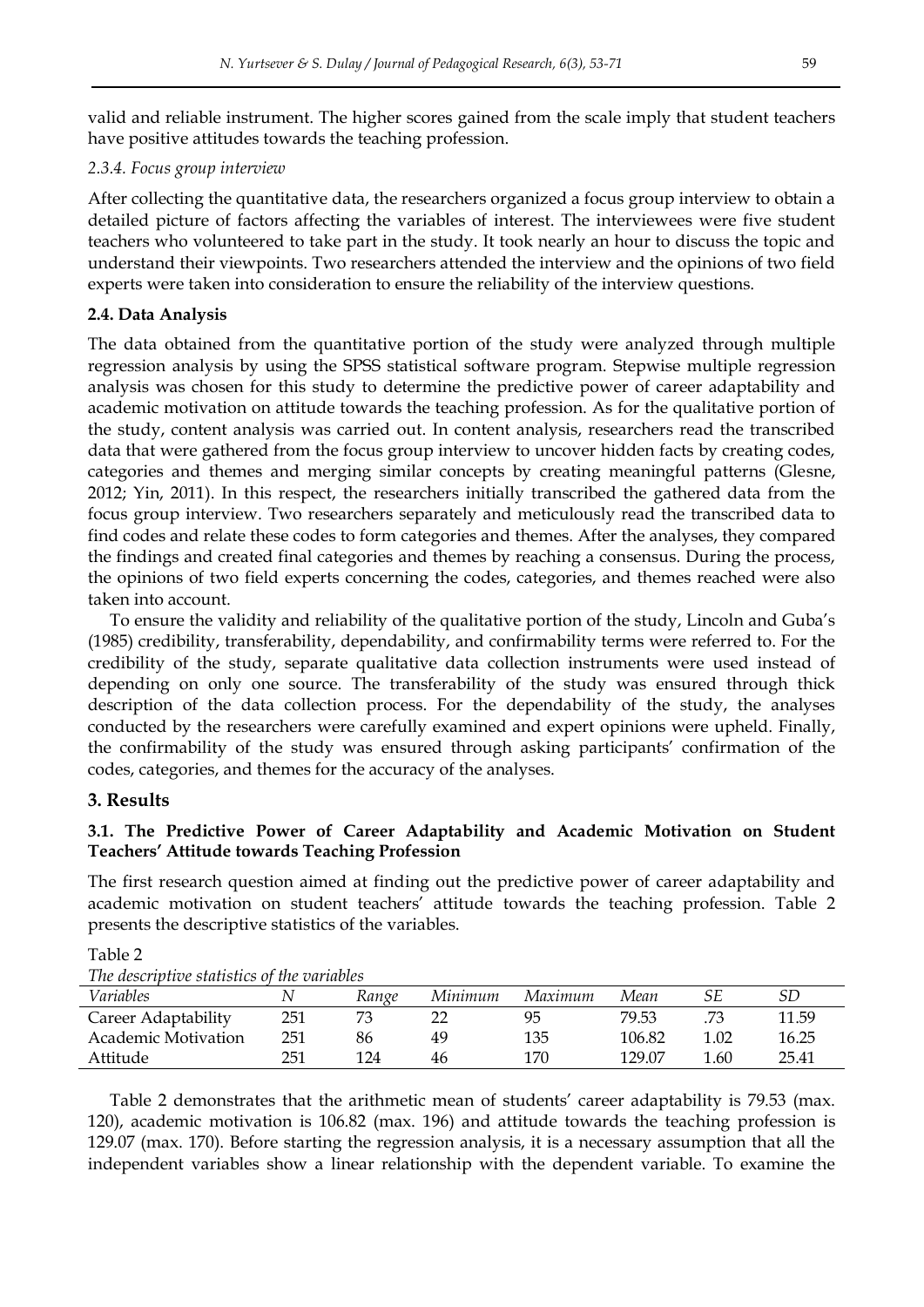relationships, the correlation analysis was conducted before the regression analysis. The correlation values between the dependent and the independent variables are illustrated in Table 3.

#### Table 3

*Correlation coefficients among career adaptability and academic motivation on student teachers' attitude towards teaching profession*

|                                                             | Career Adaptability | Career Adaptability | Attitude |  |
|-------------------------------------------------------------|---------------------|---------------------|----------|--|
| Career Adaptability                                         | .00.                |                     |          |  |
| Career Adaptability                                         | 57**                | 1.00                |          |  |
| Attitude                                                    | $41**$              | $.46**$             | 1.00     |  |
| $Mote^{-**}Correlation$ is significant at the level of 0.01 |                     |                     |          |  |

relation is significant at the level of 0.01

As can be seen in Table 3, the relationship between career adaptability and academic motivation  $(r = .57, p < 0.01)$  and attitude towards teaching profession  $(r = .41, p < 0.01)$  is positive and significant. Likewise, academic motivation correlates with attitude  $(r = .46, p < 0.01)$  in a significant way. Lastly, there is a positive and significant relationship between career adaptability and attitude ( $r = .41$ ,  $p < 0.01$ ). After the correlation analysis, the regression analysis for the predictive power of career adaptability and academic motivation on student teachers' attitude towards the teaching profession was conducted. The results are illustrated in Table 4.

#### Table 4

*The predictive power of career adaptabiliy and academic motivation on attitude towards teaching profession*

|                           |                      |       |       |      | .   |  |
|---------------------------|----------------------|-------|-------|------|-----|--|
| Variables                 |                      | SF    |       |      |     |  |
| Career Adaptability       | .46                  |       | ــ ــ | 3.16 | .00 |  |
| Academic Motivation       | .54                  | . I U | .34   | 5.16 | .00 |  |
| Attitude                  | 34.07                | 10.68 |       | 3.18 | .00 |  |
| $   \Omega$<br>$\sim$ $-$ | $\sim$ $\sim$ $\sim$ |       |       |      |     |  |

*Note.*  $R = .50$   $R^2$ 

Results indicate that career adaptability and academic motivation explain 25% ( $R^2 = .25$ ) of the total variance in attitude towards the teaching profession. This means that student teachers' career adaptability and academic motivation predict their attitude towards the teaching profession positively and significantly.

### **3.2. Views on the Factors Affecting Career Adaptability and Academic Motivation, and the Causes of Attitude towards Teaching Profession**

As part of the qualitative part of the study, we investigated factors affecting student teachers' career adaptability and academic motivation.

### *3.2.1. Career adaptability*

The first step was about exploring the factors affecting student teachers' career adaptability from student teachers' views. At the end of the content analysis, three categories, namely motivation, future goals, and beliefs about the teaching profession were reached under the main theme.

Most of the participants stated that their motivation affected their career adaptability. They mentioned receiving awards and certificates, working with the disadvantaged children, and writing an educational book, as motivators in their career adaptability.

"I have an inner motivation towards the profession. I would like to attend the necessary courses and obtain important teaching certificates and awards in my field. I want to prove my knowledge and expertise in this field by receiving these certificates." (S10, Male, 20).

"I have dreamed of being a teacher since my childhood. I believe that I was born to become a teacher to work with children who really need my support. I never feel that courses at the faculty are a kind of burden for me. Instead, I think I am getting ready for my career." (S2, Female, 20).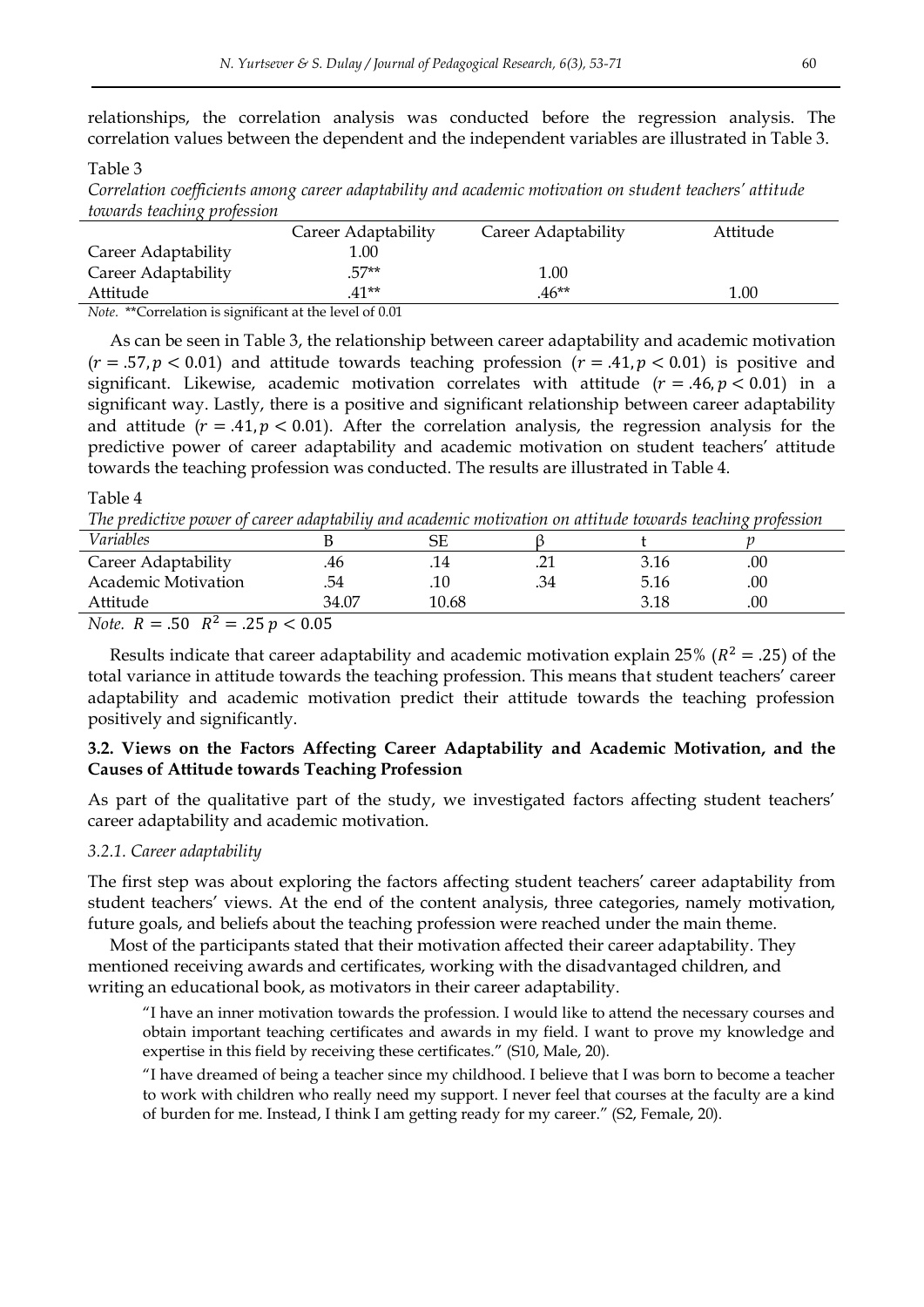

They mentioned their future goals such as pursuing a career in academia, setting up their own business, or working abroad. When mentioning these, they stated that their goals had an influence on their career adaptability.

"I want to work in a good school, to be a good teacher who has improved himself and is always open to improvement in all areas. I would like to be a teacher who is not bored of learning and teaching. I can say that my future goals and my adaptation to the teaching profession are related." (S36, Female, 18).

Lastly, the participants referred to their beliefs about the teaching profession and added that these beliefs contributed to their career adaptability. For instance, they pointed out that having self-confidence, talent, and respect for the profession, all had effects on career adaptability.

"Every member of my nuclear family is an educator. I grew up in a place where there were long conversations about education. I respect the job and I believe that I am a suitable person for the profession like the rest of my family." (S6, Female, 19).

#### *3.2.2. Academic motivation*

We also investigated the factors affecting academic motivation. Six categories emerged under the main theme: intrinsic motivation, extrinsic motivation, amotivation, control, curiosity, and concern.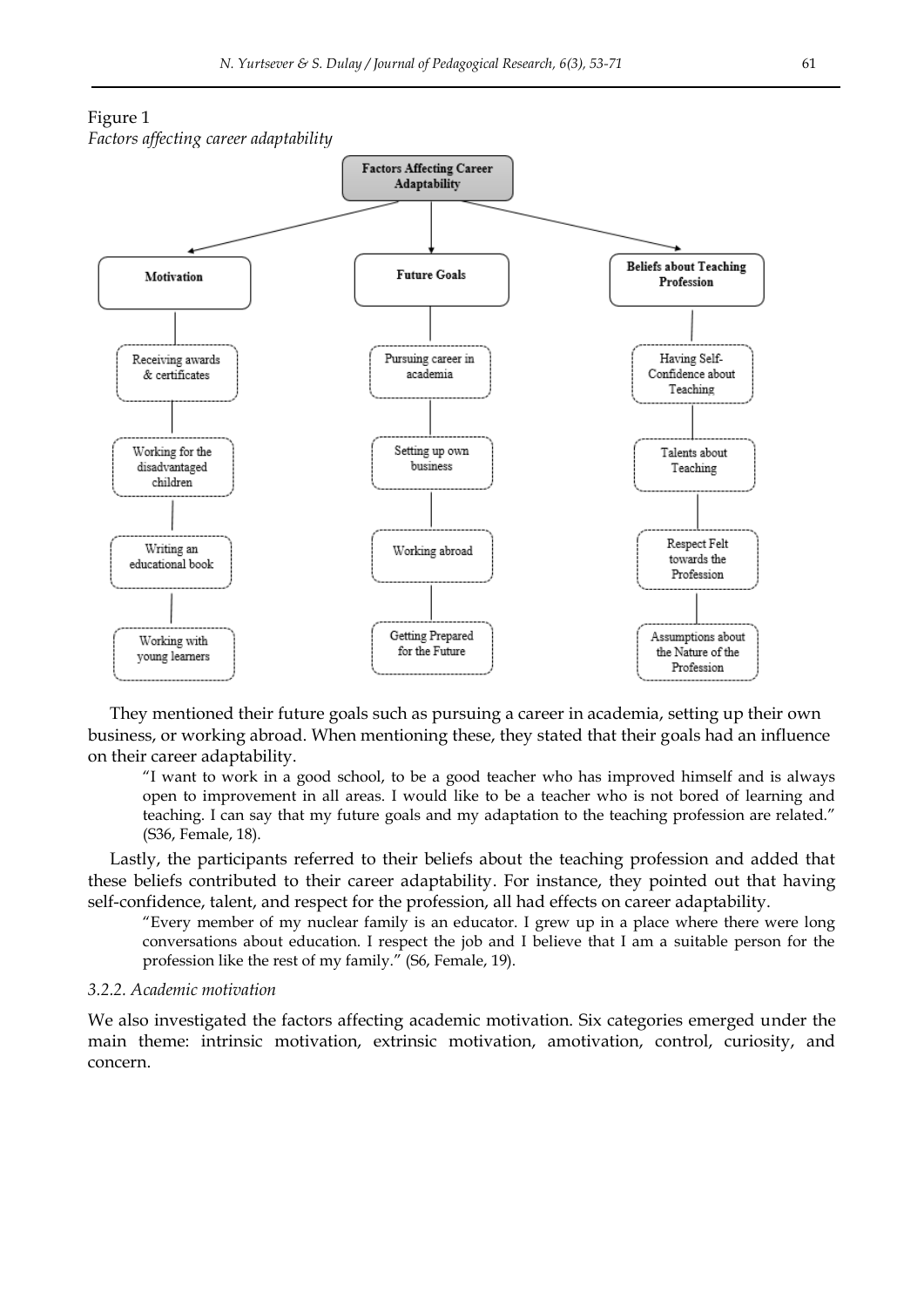

Regarding academic motivation, one of the issues mentioned by the participants was intrinsic motivation. Under this category, they stated that the desire for success, the pride of being a teacher, and the pleasure of learning all contributed to their academic motivation. Extrinsic, as well as intrinsic motivation affected the participants' academic motivation: instructors, role models, family members, and the feedback they got had an important share in their academic motivation.

"…The biggest source of inspiration for me is the belief that one day I will become a teacher and teach my own students. This really keeps me on track." (S109, Female, 18).

"I know I am a conscientious student, but I am highly motivated to learn from my instructors who always help me hear my own inner voice. They always welcome my questions, give me feedback about my assignments, and they show interest in my personal growth. This really makes me feel eager to come to the faculty!" (S92, Male, 21).

Thirdly, participants stated that difficult courses, uninteresting lectures, or having too many assignments had negative effects on their academic motivation. Two examples of such statements are:

"My motivation is ruined when I feel that I will not be able to submit my assignments on time! Sometimes I feel that the instructors' expectations are way too high." (S1, Female, 20).

"When I cannot get the essence of the lesson, I feel disconnected, especially in the block sessions." (S17, Male, 19).

Participants also emphasized the importance of three dimensions of career adaptability, namely, control, curiosity, and concern, as factors influencing their academic motivation. In the control category, the participants stressed the importance of their beliefs in their future career, their efforts to achieve their goals to become teachers, and financial independence, as contributing to academic motivation. Moreover, under the curiosity category, they added that they were interested in seeing potential cases in educational settings and possible future positions. Lastly, the participants pointed out that their concerns about finding a good job and the need to learn about possible challenges increased their academic motivation.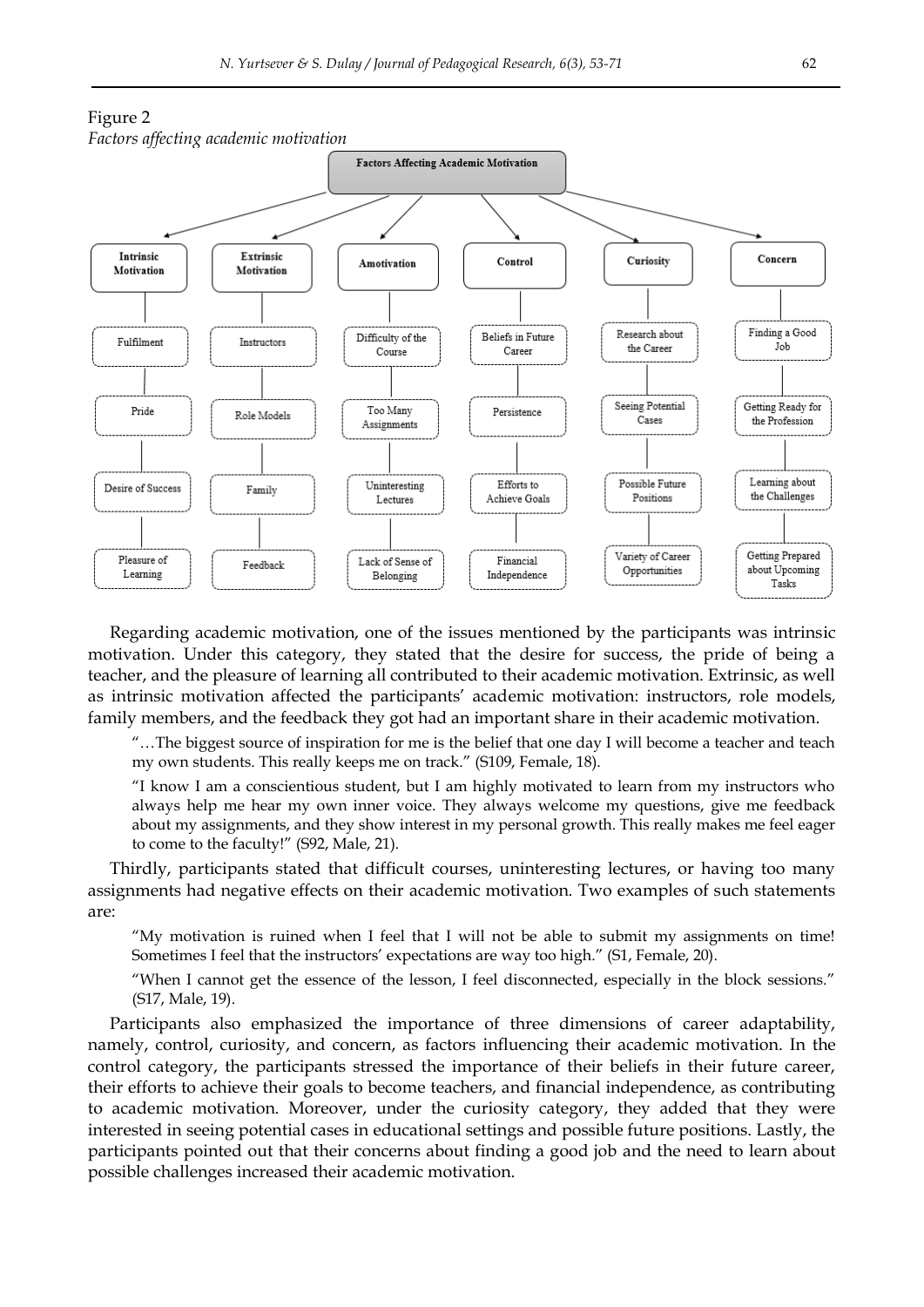"I see lots of different cases in the classes; this is really motivating for me. By seeing them, I draw my own conclusions and try to set up my knowledge base towards the profession. It's really motivating." (S68, Male, 22)

"My beliefs about the profession shape my vision, career path, and decisions about the future." (S21, Female, 20).

"What makes me come to the faculty and attend class is my desire to learn every aspect of teaching, including the difficulties that are waiting for me in the future. Me and my friends always have conversations about the possible challenges that we may experience and try to generate solutions for the possible problems." (S34, Female, 21).

*3.2.3. Attitude towards the teaching profession*

As part of the qualitative dimension, we also investigated the causes of student teachers' attitude towards the teaching profession. Under the main theme, two categories emerged at the end of the analysis, namely, personal factors and school experience.

#### Figure 3

*Factors affecting attitude towards teaching profession*



Findings gathered from the content analysis indicated that the attitude towards teaching profession was influenced by some personal factors and experiences as an intern. The interviewees pointed out that their adaptation to the career and their academic motivation were important predictors of their attitude towards the teaching profession. In addition to this, they stated that some other personal factors such as dedication, love for the children, and future plans, all shaped their attitude. Apart from personal factors, they also mentioned the effect of school experience on their attitude. They stated that teachers', students', administrators' and parents' attitude towards them affected their overall attitude towards the teaching profession. They also stated that they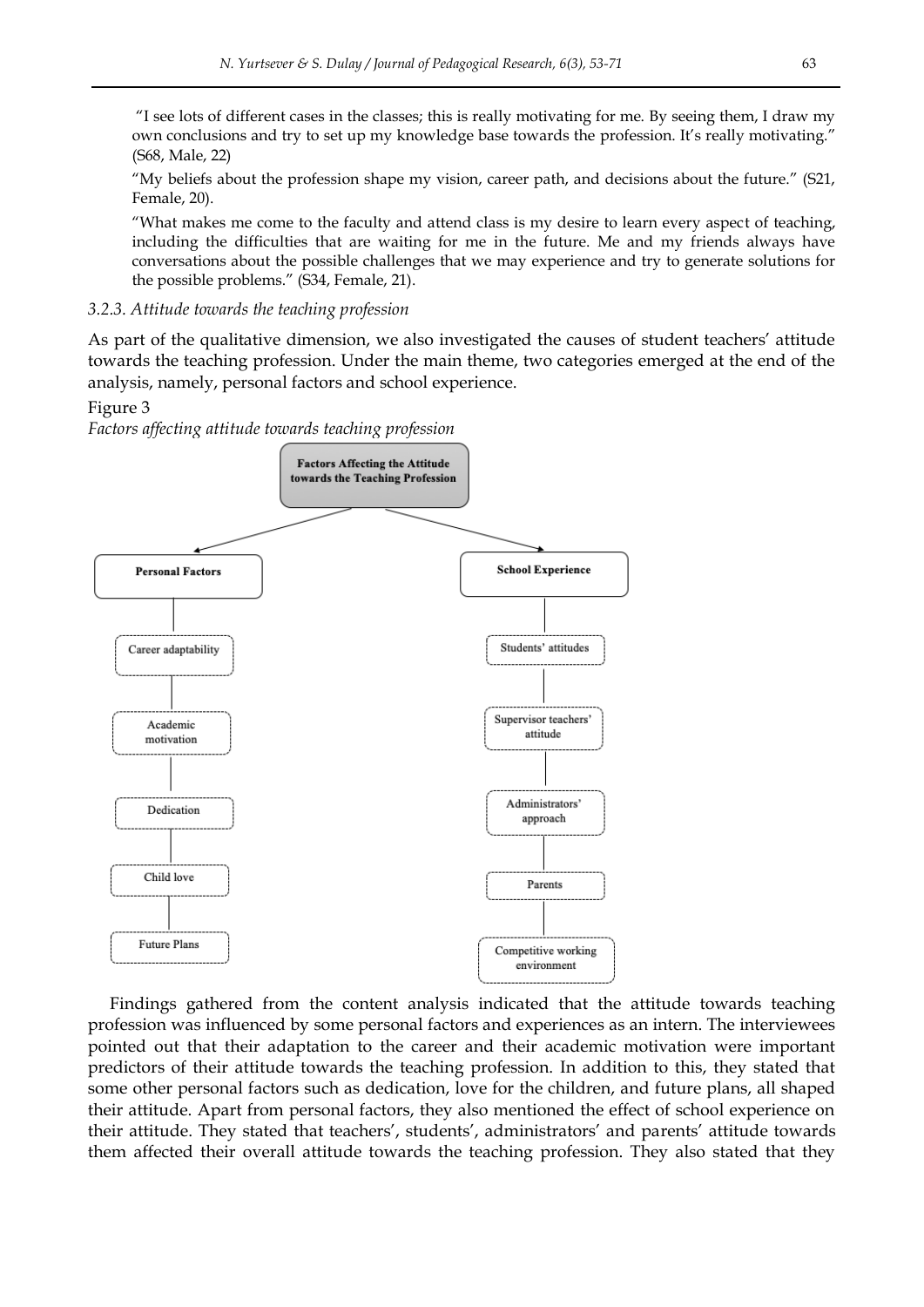were negatively affected if their place of work had a competitive environment, or they were exposed to mobbing attempts.

"Student teachers should not regard teaching as a source of income; instead, they need a strong dedication and a love for children to develop a positive attitude towards the profession." (S4, Female, 19)

"The place you work as an intern, parents' background, students' behaviors towards you, even the administrators of the institution you are affiliated to affect your attitude towards teaching. If you are exposed to mobbing in the workplace, this will also affect your attitude. When you work in a nonoppressive environment and have the chance to produce things with your own will, all the positive aspects continue to accumulate and affect your attitude positively." (S5, Female, 20)

### **4. Discussion**

The initial aim of this study was firstly to determine the predictive power of career adaptability and academic motivation on student teachers' attitude towards the teaching profession. The quantitative analysis indicated that career adaptability and academic motivation together predicted attitudes towards the teaching profession significantly. Ginevra et al. (2016) state that career adaptability help individuals gain confidence in handling tasks and changes, resulting in the development of positive feelings in the pursuit of their career goals. Likewise, academically motivated individuals tend to be enthusiastic about learning and are driven to accomplish with the help of an internal control locus (Beaudoin, 2006). Teachers who show a positive attitude towards teaching play an important role in the learning processes. They can work hard and effectively. On the other hand, negative attitudes might hinder the professional progression of teachers. Therefore, the professional careers of teachers might be said to depend on their attitudes towards their profession (Deringöl, 2020). In this respect, career adaptability and academic motivation can be said to have a strong predictive power on student teachers' attitude. These results are consistent with the previous literature which indicated the impact of career adaptability and academic motivation on attitude. Chan et.al (2015) emphasize that there is a strong relationship between career adaptability and career attitudes of university students, while Eryılmaz and Askeroğlu (2019) suggest that career adaptability positively affects students' attitudes towards future. Our results expand the existing knowledge by highlighting the role of career adaptability in affecting attitude towards the profession.

Our findings also revealed that academic motivation played an important role in predicting attitude towards the teaching profession. If student teachers are motivated for teaching, they are more committed to the profession (Sinclair et al., 2006), more likely to choose the teaching profession upon graduation (Agbaria, 2013; Rots et al., 2014), and are more adaptable and optimistic to the teaching profession (McLennan et al., 2017). Supporting career adaptability and the academic motivation of student teachers thus might enable them to adapt to the profession, and to give them the power and energy in handling tasks efficiently, which will provide confidence and positive attitude towards the profession. Accomplishing this can be made possible by providing student teachers with enough opportunities for understanding the facets of a teaching career, identifying their motives for teaching, and developing positive attitudes towards the profession. This finding is also consistent with other studies in Turkey (Bedel, 2015; İman, 2014; Zembat et al., 2018) as well as in other contexts (Bukidnon & Tan, 2017; Watt & Richardson, 2008).

Another aim of the study was to explore factors affecting career adaptability, academic motivation, and the causes of attitudes towards the teaching profession. Regarding the factors affecting career adaptability, the qualitative dimension of the study demonstrated that motivation, future goals, and beliefs about teaching profession had the influence. Motivated individuals are expected to put more effort to develop their skills during their undergraduate education. They tend devote themselves for achievement, explore opportunities to shape their career, and evaluate different alternatives (Koyuncuoğlu, 2021). Future goals are personal ambitions that an individual aspires to achieve, and they are personal objectives for their own lives. Having future goals about the occupation help individuals make strong connections with their future job and regulate their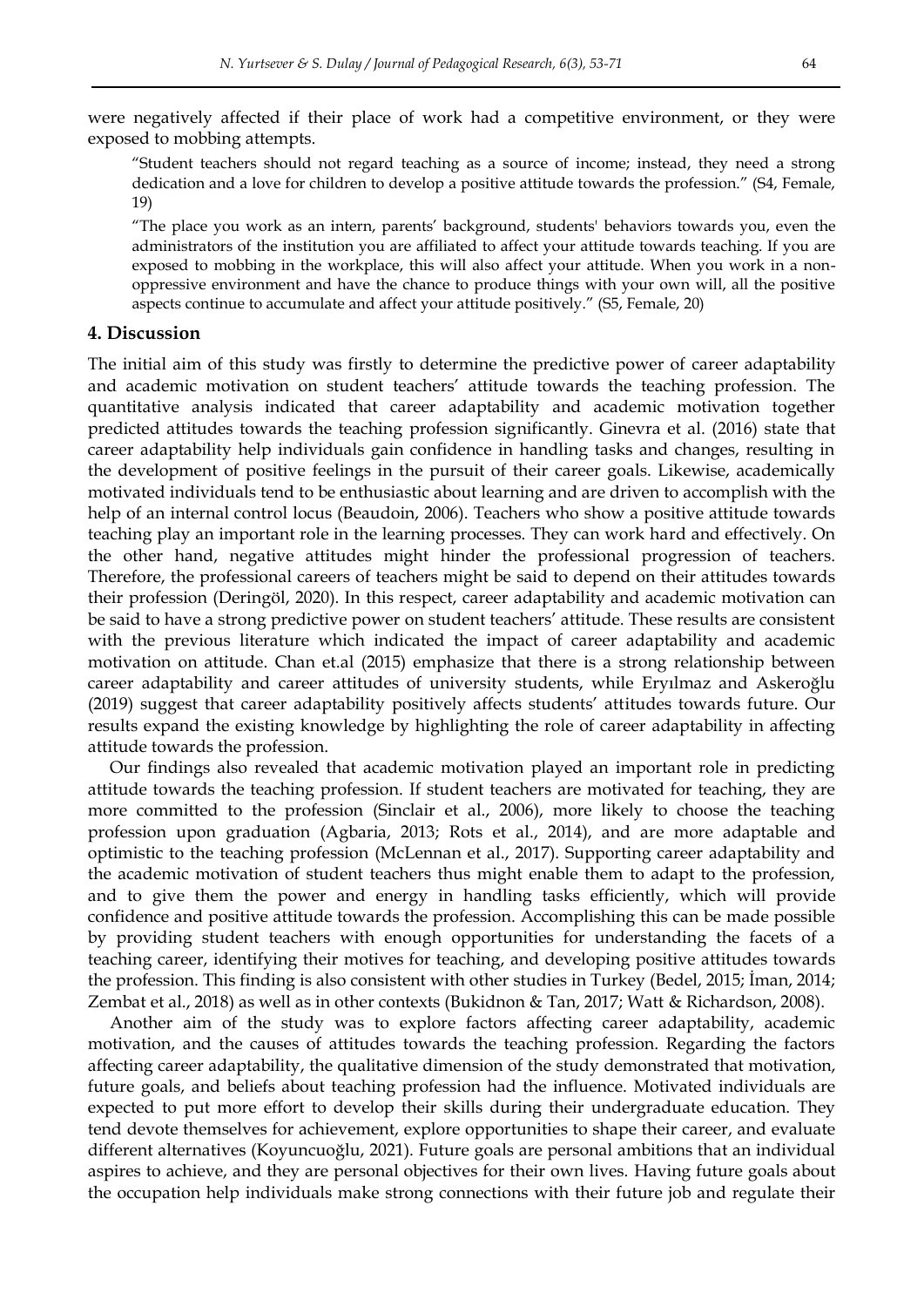plans accordingly (Ginevra et. al, 2021). Likewise, McAlexander et. al (2022) assert that students' prior experiences, abilities, beliefs, and values directly motivate their choices in their career path. Taken together, motivation, goals, and beliefs might be said to be important for student teachers in the sense that they affect their career adaptability interchangeably. In a similar study conducted by Bassi et al. (2007), it was revealed that students with high self-efficacy and motivation exhibited higher academic expectations, attitudes, and career decidedness. Likewise, findings of the study conducted by Tadele and Terefe (2016) support the view that career beliefs correlate with and predict career exploration.

Regarding the factors affecting their academic motivation, the qualitative dimension indicated that the desires for success, professional pride, and the pleasure of learning were the intrinsic motivators of academic motivation, while instructors, role models, family members, and the feedback the student teachers received were their extrinsic motivators. On the other hand, difficult courses, uninteresting lectures, or having too many assignments had negative effects on their academic motivation. Bergmark et. al (2018) suggest that student teachers have three different motives. These can be extrinsic (e.g. salary, status), intrinsic (e.g. meaning of teaching, passion for teaching) and altruistic (e.g. teaching as a valuable and important profession, desire to support children's development and making a difference in society). As stated by Deci and Ryan (1985), individuals can be motivated in different ways and it is essential to understand what motivates students during their teacher education program. Thus, it could be possible to remove the things that negatively affect their motivation and attitude.

About the causes of student teachers' attitude towards the profession of teaching, findings belonging to the quantitative portion of the study have also been validated with the qualitative dimension of the study. Student teachers drew attention to both personal and school-related factors that influence their attitude towards the teaching profession. In addition to dedication, child love, and future plans, career adaptability and academic motivation were among the personal factors that affected their attitude. Ölçü-Dinçer and Seferoğlu (2019) imply that student teachers' preferences and career decisions are shaped in the early years of their education, adding that preoccupied beliefs have a strong impact on their attitudes. In this respect, the participants of the focus group interview might have mentioned personal factors such as child love, dedication, and future career plans to shape their attitude. In a similar study, Balan et al. (2012) found that passion for the profession, pleasure of working with children, pleasure in teaching, and personal and professional development were among the intrinsic motives of students. Student teachers in our study also emphasized that their interaction with teachers, parents, administrators, and students during internship might change their attitudes towards the teaching profession. School experience is another important determinant of how student teachers perceive the profession and how they feel towards it. Similarly, the internship process has such a key role in student teachers' attitudes that it could even determine the decision to remain in the profession or change career plans (Goos et al., 2009; Inman & Marlow, 2004). In this respect, participants of the focus group interview might have highlighted school-related issues based on their experience. Many researchers have also indicated that student teachers' attitudes and motivation can alter because of the nature of the profession and quality of education during teacher training (Canrinus & Fokkens-Burinsma, 2014; Rots et al., 2014; Watt & Richardson, 2008; Yuan & Zhang, 2017). Correspondingly, the qualitative data also gave parallel results with the quantitative data by indicating that students' adaptation to career and their academic motivation were important predictors of their attitudes towards the profession.

#### **4.1. Implications**

Based on the findings gathered in this study, teacher education programs should offer authentic opportunities to develop student teachers' career adaptability through field experience and interactive environments that encourage them to discuss their views, beliefs, experiences and understanding of teaching. This can help them to improve their adaptability to the teaching career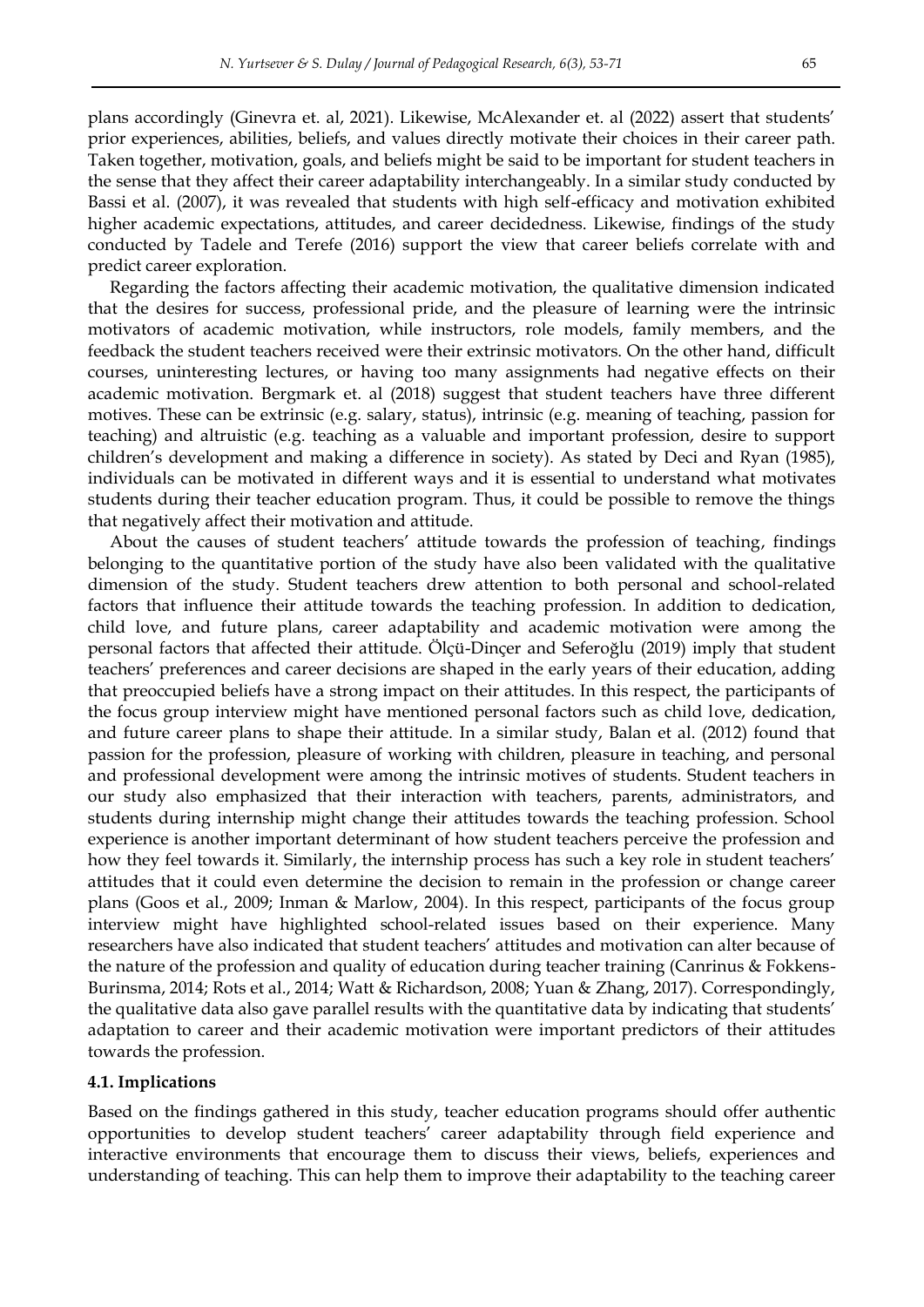and develop positive attitudes towards the teaching profession. They can then understand what motivates and demotivates them.

The findings of the study also underline the importance of future research that can be conducted about student teachers' transformations into being novice teachers, and then experts, to see how this process is experienced and what changes are observed regarding their attitude towards the teaching profession in a longitudinal perspective. Moreover, it is strongly recommended to conduct more in-depth qualitative studies to offer a theoretical grounding concerning how teachers' identities and attitudes are shaped over time. Lastly, future studies can focus on theoretical relationships among other psychological or emotional variables to understand their effect on attitude towards the teaching profession.

### **4.2. Limitations**

This study is limited to freshmen, studying at five different branches of teacher education programs in Turkey. Examining junior, sophomore, and senior students' studying in some other departments might have provided the study with in-depth understanding of student teachers' views. In addition, the study is limited to self-report of the participants, which may cause subjectivity, thus comprising the reliability of the answers. To overcome this limitation, additional data collection techniques such as observation or document analysis could be administered in the forthcoming studies with different samples. Lastly, this study is limited to student teachers, which may have negative implications for the generalizability of the results. To get more insights about the teaching profession and the relationships among the constructs of career adaptability, academic motivation, and attitude towards the teaching profession, in-depth studies can be carried out with in-service teachers in future studies.

**Acknowledgements.** The authors want to thank student teachers who accepted to participate in the study and shared their views.

**Author contributions:** All authors have sufficiently contributed to the study, and agreed with the results and conclusions.

**Funding:** No funding source is reported for this study.

**Declaration of interest:** No conflict of interest is declared by authors.

#### **References**

- Abbas, S. H. (2015). The relationship between Iraqi EFL student teachers' academic motivation, attitude toward teaching profession, and TEFL knowledge. *Journal of Educational and Psychological Sciences, 122,* 63- 801.
- Agbaria, Q. A. (2013). Self- efficacy and participation in choosing the teaching profession as predictors of academic motivation among Arab student's girls. *Australian Journal of Teacher Education, 38*(3), 75-91. <https://doi.org/10.14221/ajte.2013v38n3.7>
- Andronache, D., Bocos, M., Bocos, V., & Macri, C. (2014). Attitudes towards teaching profession. *Procedia Social and Behivioral Sciences,142,* 628-632.<https://doi.org/10.29333/pr/5732>
- Avram, E., Burtaverde, V., & Zanfirescu, A. Ș. (2019). The incremental validity of career adaptability in predicting academic performance. *Social Psychology of Education*, *22*(4), 867-882. <https://doi.org/10.1007/s11218-019-09505-6>
- Balan, C. C., Bujor, L., & Serdenciuc, N. L. (2012). The role of the initial psycho-pedagogical training in structuring motivational and attitudinal dynamic toward teaching career. *Procedia-Social and Behavioral Sciences*, *33*, 463-467.<https://doi.org/10.1016/j.sbspro.2012.01.164>
- Ballantyne, J., Flynn, L., & Olm-Madden, T. (2020). Problem-seeking in teacher education: Empowering students to grapple with the complexities of the profession. *Australian Journal of Teacher Education*, *45*(5), 38-61.<https://doi.org/10.14221/ajte.2020v45n5.3>
- Bassi, M., Steca, P., Delle Fave, A., & Caprara, G. V. (2007). Academic self-efficacy beliefs and quality of experience in learning. *Journal of Youth Adolescence, 36*(3), 30-312. [https://doi.org/10.1007/s10964-006-](https://doi.org/10.1007/s10964-006-9069-y) [9069-y](https://doi.org/10.1007/s10964-006-9069-y)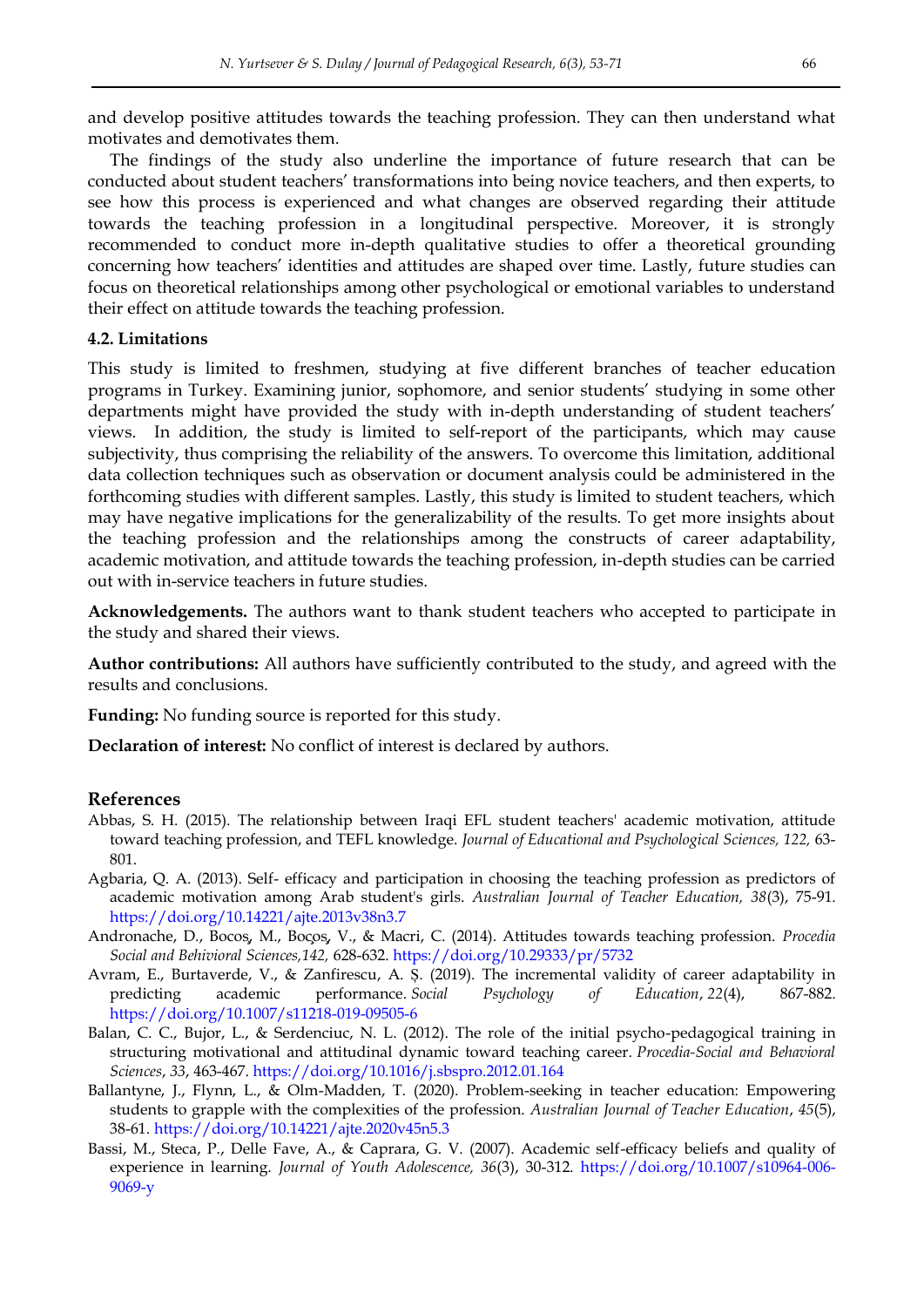- Beaudoin, C. M. (2006). Competitive orientations and sport motivation of professional women football players: An internet survey. *Journal of Sport Behavior, 29*(3), 201-212.
- Bedel, E. F. (2015). Exploring academic motivation, academic self-efficacy and attitudes toward teaching in pre-service early childhood education teachers. *Journal of Education and Training Studies*, *4*(1), 142-149. <http://doi.org/10.11114/jets.v4i1.561>
- Bergmark, U., Lundström, S., Manderstedt, L., & Palo, A. (2018). Why become a teacher? Student teachers' perceptions of the teaching profession and motives for career choice. *European Journal of Teacher Education*, *41*(3), 266-281.<https://doi.org/10.1080/02619768.2018.1448784>
- Brown, J. L., Dollinger, M., Hammer, S. J., & McIlveen, P. (2021). Career adaptability and career adaptive behaviors: A qualitative analysis of university students' participation in extracurricular activities. *Australian Journal of Career Development*, *30*(3), 189-198. <https://doi.org/10.1177/10384162211067014>
- Bruinsma, M., & Jansen, E. P. (2010). Is the motivation to become a teacher related to preservice teachers' intentions to remain in the profession?. *European Journal of Teacher Education*, *33*(2), 185-200. <https://doi.org/10.1080/02619760903512927>
- Bukidnon, G. S., & Tan, D. A. (2017). Motives, attitudes and performance of teacher education students. *International Journal of Scientific & Technology Research*, *6*(10), 20-25.
- Cabras, C., & Mondo, M. (2018). Future orientation as a mediator between career adaptability and life satisfaction in university students. *Journal of Career Development*, *45*(6), 597-609. <https://doi.org/10.1177/0894845317727616>
- Canrinus, E. T., & Fokkens-Bruinsma, M. (2014). Changes in student teachers' motives and the meaning of teacher education programme quality. *European Journal of Teacher Education*, *37*(3), 262-278. <https://doi.org/10.1080/02619768.2013.845162>
- Chakraborty, A., & Mondal, B. C. (2014). Attitude of prospective teachers towards teaching profession. *American Journal of Social Sciences*, *2*(6), 120-125.
- Chan, K. Y., Uy, M. A., Moon-ho, R. H., Sam, Y. L., Chernyshenko, O. S., & Yu, K. Y. T. (2015). Comparing two career adaptability measures for career construction theory: Relations with boundaryless mindset and protean career attitudes. *Journal of Vocational Behavior*, *87*, 22-31. <https://doi.org/10.1016/j.jvb.2014.11.006>
- Chan, S. H. J., & Mai, X. (2015). The relation of career adaptability to satisfaction and turnover intentions. *Journal of Vocational Behavior*, *89*, 130-139.<https://doi.org/10.1016/j.jvb.2015.05.005>
- Cherry, K. (2020). *Attitudes and behaviour in psychology.* Retrieved from <https://www.verywellmind.com/attitudes-how-they-form-change-shape-behavior-2795897>
- Clark, M. H., & Schroth, C. A. (2010). Examining relationships between academic motivation and personality among college students. *Learning and Individual Differences*, *20*(1), 19-24. <https://doi.org/10.1016/j.lindif.2009.10.002>
- Creswell, J. W. (2012). *Educational research: Planning, conducting, and evaluating quantitative and qualitative research*. Pearson Education, Inc.
- Creswell, J.W., & Plano Clark, V.L. (2011). *Designing and conducting mixed methods research.* Sage Publications.
- Caglar, C. (2013). The relationship between the levels of alienation of the education faculty students and their attitudes towards the teaching profession. *Educational Sciences: Theory & Practice, 13*(3), 1497-1513.
- Datu, J. A. D., & Buenconsejo, J. U. (2021). Academic engagement and achievement predict career adaptability. *The Career Development Quarterly*, *69*(1), 34-48. <https://doi.org/10.1002/cdq.12247>
- Datu, J. A. D., & Yang, W. (2021). Academic buoyancy, academic motivation, and academic achievement among Filipino high school students. *Current Psychology*, *40*(8), 3958-3965. <https://doi.org/10.1007/s12144-019-00358-y>
- Deci, E. L., & Ryan, R. M. (1985). The general causality orientations scale: Self-determination in personality. *Journal of Research in Personality*, *19*(2), 109-134. [https://doi.org/10.1016/0092-6566\(85\)90023-6](https://doi.org/10.1016/0092-6566(85)90023-6)
- Deringöl, Y. (2020). Teaching motivation and attitude towards teaching profession: The case of pre-service primary school teachers. *Erzincan University Journal of Education Faculty, 22*(2), 295-310. <https://doi.org/10.17556/erziefd.526330>
- Doğan, T., & Çoban, A. E. (2009). The investigation of the relations between students' attitude toward teaching profession and anxiety level in faculty of education. *Education and Science*, *34*(153), 157-168.
- Eagly, A. H., & Chaiken, S. (1993). *The psychology of attitudes.* Harcourt, Brace, & Janovich.
- Egwu, S. O. (2015). Attitude of students towards teaching profession in Nigeria: Implications for education development. *Journal of Education and Practice, 6*(29), 21-25.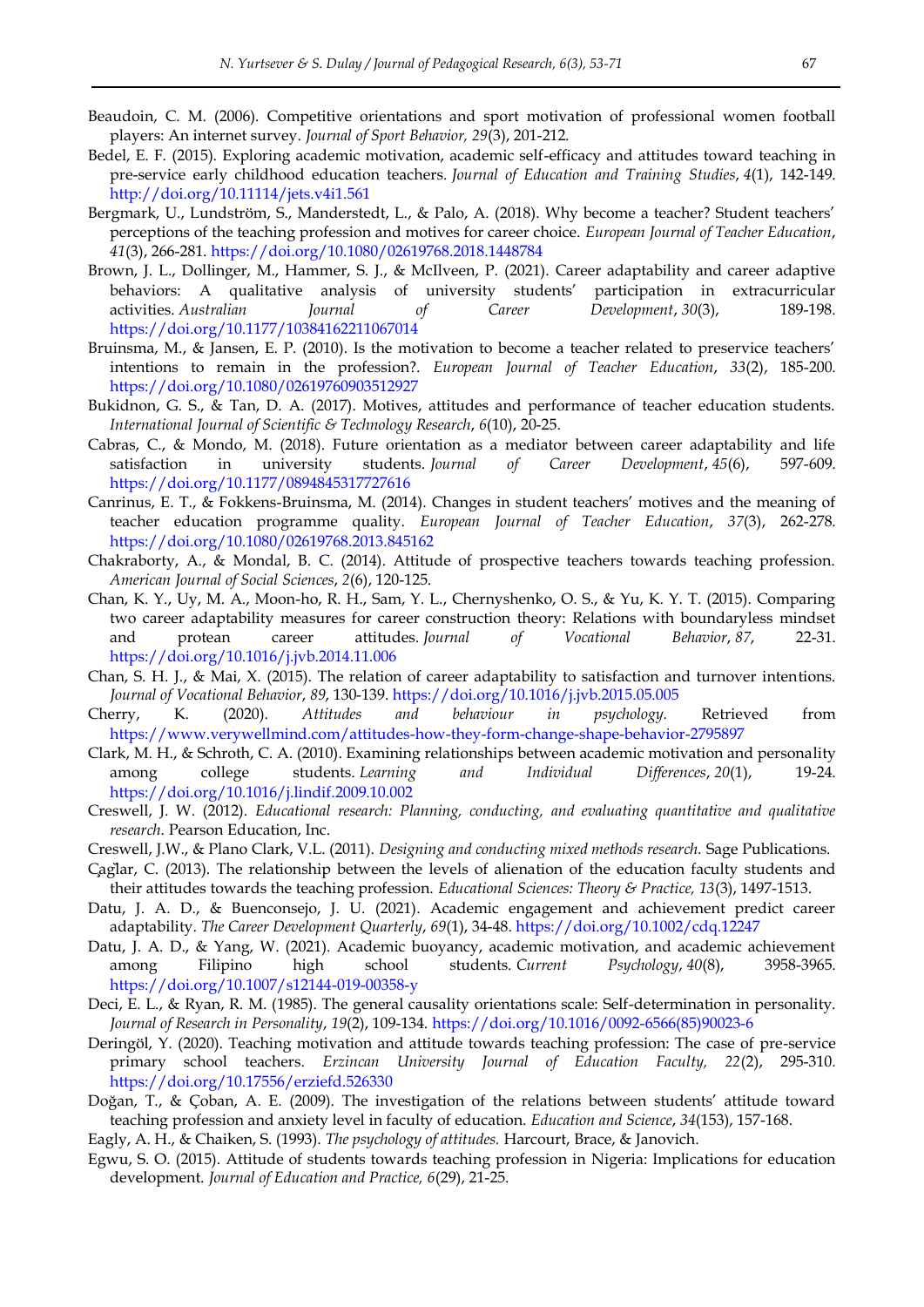- Erdem, A. R., & Gözel, E. (2014). Motivation levels of prospective primary school teachers concerning teaching profession. *ASOS Journal, 2*(1), 49-60.
- Eren, A. (2012). Prospective teachers' future time perspective and professional plans about teaching: The mediating role of academic optimism. *Teaching and Teacher Education, 28*(1), 111-123. <https://doi.org/10.1016/j.tate.2011.09.006>
- Eryılmaz, A., & Askeroğlu, K. (2019). An investigation of career adaptability in terms of life satisfaction and attitudes towards the future. *The Journal of International Education Science*, *6*(19), 67-76.
- Fang, W., Zhang, Y., Mei, J., Chai, X., & Fan, X. (2018). Relationships between optimism, educational environment, career adaptability and career motivation in nursing undergraduates: A cross-sectional study. *Nurse Education Today*, *68*, 33-39[. https://doi.org/10.1016/j.nedt.2018.05.025](https://doi.org/10.1016/j.nedt.2018.05.025)
- Garvis, S., Fluckiger, B., & Twigg, D. (2011). Exploring the beliefs of commencing early childhood education graduate students: providing insights to improve teacher education programs. *Australian Journal of Teacher Education*, *37*(1), 6. <http://dx.doi.org/10.14221/ajte.2012v37n1.3>
- Ginevra, M. C., Pallini, S., Vecchio, G. M., Nota, L., & Soresi, S. (2016). Future orientation and attitudes mediate career adaptability and decidedness. *Journal of Vocational Behavior*, *95*, 102-110.
- Ginevra, M. C., Maggio, I. D., Santilli, S., & Nota, L. (2021). The role of career adaptability and future orientation on future goals in refugees. *British Journal of Guidance & Counselling, 49*(2), 272-286*.*  <https://doi.org/10.1080/03069885.2020.1865874>
- Giovannelli, M. (2003). Relationship between reflective disposition toward teaching and effective teaching. *The Journal of Educational Research, 96*(5), 293-309. <https://doi.org/10.1016/j.jvb.2016.08.003>
- Glesne, C. (2015). *Becoming qualitative researchers: An introduction*. Pearson Education, Inc.
- Goos, M., Arvold, B., Bednarz, N., DeBlois, L., Maheux, J., Morselli, F., & Proulx, J. (2009). School experience during pre-service teacher education from the students' perspective. In R. Even & D. L. Ball (Eds.), *The professional education and development of teachers of mathematics* (pp.83-92). Springer.
- Green, J., Nelson, G., Martin, A. J., & Marsh, H. (2006). The causal ordering of self-concept and academic motivation and its effect on academic achievement. *International Education Journal*, *7*(4), 534-546.
- Güneyli, A., & Aslan, C. (2009). Evaluation of Turkish prospective teachers' attitudes towards teaching profession (Near East University case). *Procedia-Social and Behavioral Sciences*, *1*(1), 313-319. <https://doi.org/10.1016/j.sbspro.2009.01.059>
- Hartung, P. J., & Taber, B. J. (2008). Career construction and subjective well-being. *Journal of Career Assessment*, *16*(1), 75-85. <https://doi.org/10.1177/1069072707305772>
- Hirschi, A. (2010). The role of chance events in the school-to-work transition: The influence of demographic, personality and career development variables. *Journal of Vocational Behavior, 77*(1), 39-49. <https://doi.org/10.1016/j.jvb.2010.02.002>
- Hirschi, A., & Vondracek, F. W. (2009). Adaptation of career goals to self and opportunities in early adolescence. *Journal of Vocational Behavior*, *75*(2), 120-128.<https://doi.org/10.1016/j.jvb.2009.05.005>
- Iman, E. D. (2014). Examining preschool teacher candidates' liking child and motivations for teaching professions. *Journal of Theoretical Educational Science*, *7*(4), 482-505.
- Inman, D., & Marlow, L. (2004). Teacher retention: Why do beginning teachers remain in the profession? *Education, 124*(4), 605-614.
- Jain, R. (2007). A study of teaching effectiveness of teachers and their attitudes towards teaching profession. *Journal of Indian Education, 33,* 77-89.
- Kanten, S. (2012). Career adaptabilities scale: A study of validity and reliability. *Journal of Süleyman Demirel University Institute of Social Sciences*, *2*(16), 191-205.
- Karagüven, M. (2012). The adaptation of academic motivation scale to Turkish. *Educational Sciences: Theory and Practice*, *12*(4), 2611-2618.
- Kartal, B. (2020). Pre-service science and mathematics teachers' teaching efficacy beliefs and attitudes toward teaching: A partial correlation research. *Australian Journal of Teacher Education*, *45*(9), 42-61.
- Kontas, H. (2016). The effect of an education-themed movie on the academic motivation of teacher candidates and their attitude towards teaching profession. *Journal of Education and Training Studies*, *4*(6), 93-103. <http://dx.doi.org/10.11114/jets.v4i6.1483>
- Koyuncuoğlu, Ö. (2021). An investigation of academic motivation and career decidedness among university students. *International Journal of Research in Education and Science (IJRES), 7*(1), 125-143. <https://doi.org/10.46328/ijres.1694>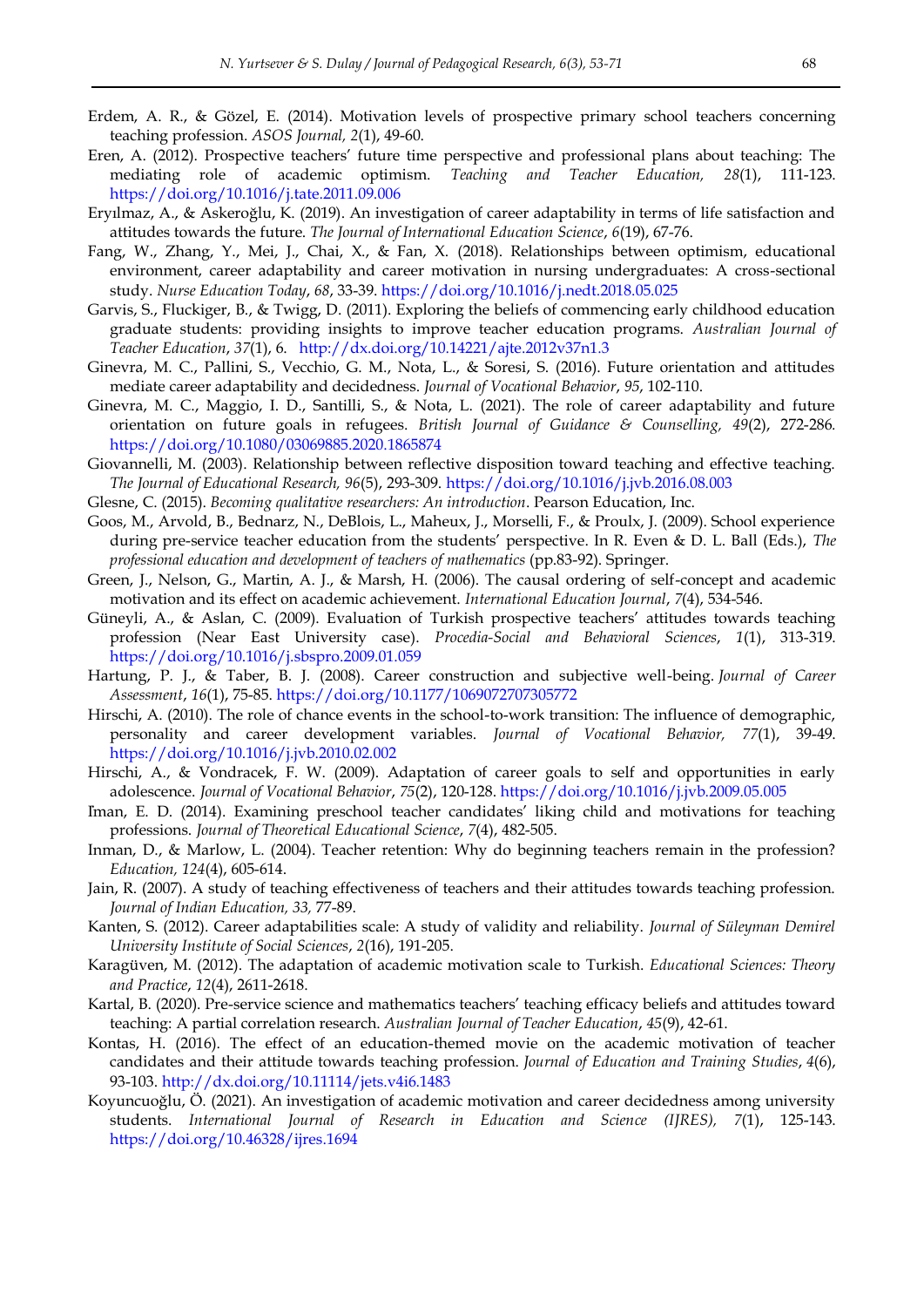- Letawsky Shultz, N. (2017). *Crossing the finish line: Career adaptability and its relationship to athletic identity, academic motivation, and role conflict for division I student-athletes* [Unpublished doctoral dissertation]. University of Minnesota, USA.
- Lincoln, Y. S. & Guba, E. G. (1985). *Naturalistic Inquiry.* Sage.
- Mansfield, C. F., Beltman, S., & Weatherby-Fell, N. L. (2020). "I actually felt more confident": An online resource for enhancing pre-service teacher resilience during professional experience. *Australian Journal of Teacher Education*, *45*(4), 30-48. <https://doi.org/10.14221/ajte.2020v45n4.3>
- McAlexander, S. L., McCance, K., Blanchard, M. R., & Venditti, R. A. (2022). Investigating the experiences, beliefs, and career intentions of historically underrepresented science and engineering undergraduates engaged in an academic and internship program. *Sustainability, 14*(1486), 1-14. <https://doi.org/10.3390/su14031486>
- McIlveen, P., Perera, H. N., Baguley, M., van Rensburg, H., Ganguly, R., Jasman, A., & Veskova, J. (2019). Impact of teachers' career adaptability and family on professional learning. *Asia-Pacific Journal of Teacher Education*, *47*(2), 103-117. <https://doi.org/10.1080/1359866X.2018.1444141>
- McLennan, B., McIlveen, P., & Perera, H. N. (2017). Pre-service teachers' self-efficacy mediates the relationship between career adaptability and career optimism. *Teaching and Teacher Education*, *63*, 176-185. <https://doi.org/10.1016/j.tate.2016.12.022>
- Müller, K., Alliata, R., & Benninghoff, F. (2009). Attracting and retaining teachers: A question of motivation. *Educational Management Administration & Leadership*, *37*(5), 574-599. <https://doi.org/10.1177/1741143209339651>
- Negru-Subtirica, O., & Pop, E. I. (2016). Longitudinal links between career adaptability and academic achievement in adolescence. *Journal of Vocational Behavior*, *93*, 163-170. <https://doi.org/10.1016/j.jvb.2016.02.006>
- Osunde, A. U., & Izevbigie, T. I. (2006). An Assessment of teachers' attitude towards teaching profession in Midwestern Nigeria. *Education*, *126*(3), 462-467.
- Ozdemir, N. K. (2019). Qualitative exploration of career adaptability of Turkish adolescents. *Australian Journal of Career Development*, *28*(2), 83-91. <https://doi.org/10.1177/1038416218821451>
- Ölçü-Dinçer, Z. & Seferoğlu, G. (2020). Factors affecting pre-service English teachers' career plans in Turkey: institutions and regions. *Journal of Education for Teaching, 46*(1), 4-19. <https://doi.org/10.1080/02607476.2019.1708622>
- Özgüngör, S., & Kapıkıran, Ş. (2008). Fine Arts Education Students' Motivation and Achievement Levels in Teacher Education. *Pamukkale University Journal of Faculty of Education, 1*(23), 47-60.
- Palinkas, L.A., Horwitz, S.M., Green, C.A., Wisdom, J. P., Duan, N., & Hoagwood, K. (2015). Purposeful sampling for qualitative data collection and analysis in mixed method implementation research. *Administration and Policy in Mental Health and Mental Health Services Research, 42,* 533–544. <https://doi.org/10.1007/s10488-013-0528-y>
- Pancholi, A., & Bharwad, A. B. J. (2015). Student-teachers' attitude towards teaching profession. *International Journal of Research in Humanities and Social Sciences*, *3*(8), 40-43.
- Parylo, O., Sungu, H., & Ilgan, A. (2015). Connecting attitudes toward teaching and pedagogical formation courses: A study of Turkish pre-service teachers. *Australian Journal of Teacher Education*, *40*(5), 85-102.
- Polat, Ü. (2019). The effects of genders of prospective teachers on their attitudes towards teaching profession: A meta-analysis. *Pedagogical Research, 4*(1), 1-12.<https://doi.org/10.29333/pr/5732>
- Pop, E. I., Negru-Subtirica, O., Crocetti, E., Opre, A., & Meeus, W. (2016). On the interplay between academic achievement and educational identity: A longitudinal study. *Journal of Adolescence*, *47*, 135–144. <https://doi.org/10.1016/j.adolescence.2015.11.004>
- Pouyaud, J., Vignoli, E., Dosnon, O., & Lallemand, N. (2012). Career adapt-abilities scale-France form: Psychometric properties and relationships to anxiety and motivation. *Journal of Vocational Behavior*, *80*(3), 692-697. <https://doi.org/10.1016/j.jvb.2012.01.021>
- Reichl, C., Wach, F. S., Spinath, F. M., Brünken, R., & Karbach, J. (2014). Burnout risk among first-year teacher students: The roles of personality and motivation. *Journal of Vocational Behavior*, *85*(1), 85-92. <https://doi.org/10.1016/j.jvb.2014.05.002>
- Rimm-Kaufman, S. E., & Sawyer, B. E. (2004). Primary-grade teachers' self-efficacy beliefs, attitudes toward teaching, and discipline and teaching practice priorities in relation to the" responsive classroom" approach. *The Elementary School Journal*, *104*(4), 321-341.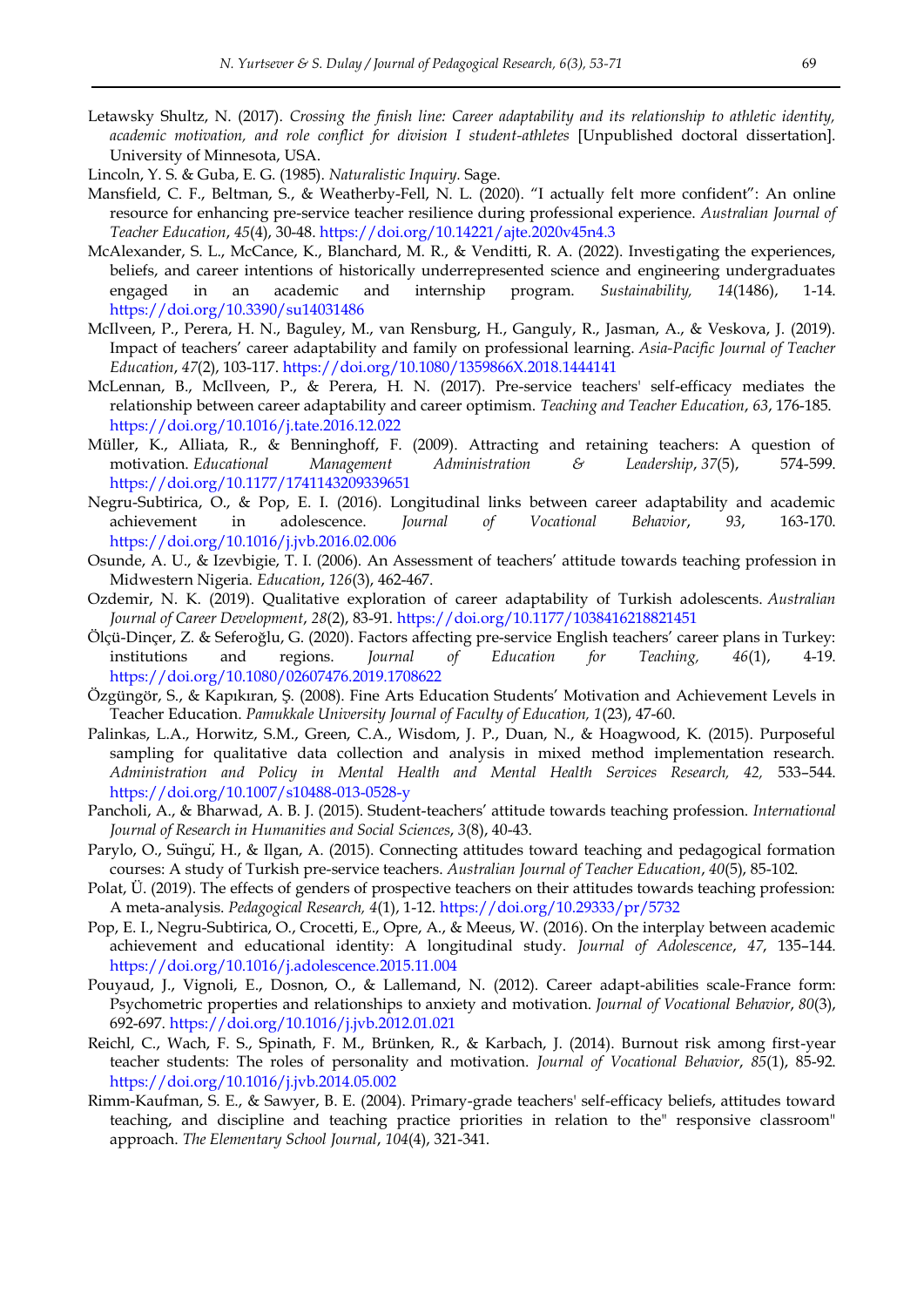- Rots, I., Aelterman, A., & Devos, G. (2014). Teacher education graduates' choice (not) to enter the teaching profession: does teacher education matter? *European Journal of Teacher Education*, *37*(3), 279-294. <https://doi.org/10.1080/02619768.2013.845164>
- Rottinghaus, P. J., Day, S. X., & Borgen, F. H. (2005). The career futures inventory: A measure of careerrelated adaptability and optimism. *Journal of Career Assessment*, *13*(1), 3-24. <https://doi.org/10.1177/1069072704270271>
- Savickas, M. L. (1997). Career adaptability: An integrative construct for life-span, life-space theory. *The Career Development Quarterly*, *45*(3), 247-259. <https://doi.org/10.1002/j.2161-0045.1997.tb00469.x>
- Savickas, M. L. (2005). The theory and practice of career construction. In S. D. Brown & R. W. Lent (Eds), *Career development and counseling: Putting theory and research to work* (pp. 42-70). Wiley.
- Savickas, M. L., & Porfeli, E. J. (2012). Career Adapt-Abilities Scale: Construction, reliability, and measurement equivalence across 13 countries. *Journal of Vocational Behavior, 80*(3), 661-673. <https://doi.org/10.1016/j.jvb.2012.01.011>
- Schussler, D. L., Stooksberry, L. M., & Bercaw, L. A. (2010). Understanding teacher candidate dispositions: Reflecting to build self-awareness. *Journal of Teacher Education, 61*(4), 350-363. <https://doi.org/10.1177/0022487110371377>
- Shin, Y. J., & Lee, J. Y. (2017). Attachment, career-choice pessimism, and intrinsic motivation as predictors of college students' career adaptability. *Journal of Career Development*, *44*(4), 311-326. <https://doi.org/10.1177/0894845316653472>
- Shoffner, M., Sedberry, T., Alsup, J., & Johnson, T. S. (2014). The difficulty of teacher dispositions: Considering professional dispositions for preservice English teachers. *The Teacher Educator*, *49*(3), 175-192. <https://doi.org/10.1080/08878730.2014.917528>
- Sinclair, C. (2008). Initial and changing student teacher motivation and commitment to teaching. *Asia-Pacific Journal of Teacher Education*, *36*, 79–104.<https://doi.org/10.1080/13598660801971658>
- Sinclair, C., Dowson, M., & McInerney, D. M. (2006). Motivations to teach: Psychometric perspectives across the first semester of teacher education. *Teachers College Record*, *108*(6), 1132-1154.
- Stoeber, J., Mutinelli, S., & Corr, P. J. (2016). Perfectionism in students and positive career planning attitudes. *Personality and Individual Differences, 97,* 256-259. <https://doi.org/10.1016/j.paid.2016.03.065>
- Tadele, G. & Terefe, E. (2016). Influence of career self-efficacy beliefs on career exploration behaviours among TVET college students in Wollega zones town. *Science, Technology and Arts Research Journal, 5*(1), 108-114.<https://doi.org/10.4314/star.v5i1.17>
- Temizkan, M. (2008). Türkçe öğretmeni adaylarının öğretmenlik mesleğine yönelik tutumları üzerine bir araştırma [An evaluation on the attitudes of Turkish teacher candidates their professions]. *Türk Eğitim Bilimleri Dergisi, 6*(3), 461-486.
- Terzi, A.R., & Tezci, E. (2007). Necatibey faculty of education students' attitudes to teaching profession. *Theory & Practice of Educational Administration*, *52*, 593-614.
- Tok, Ş. (2011). Pre-service primary education teachers' changing attitudes towards teaching: a longitudinal study. *European Journal of Teacher Education*, *34*(1), 81-97. <https://doi.org/10.1080/02619768.2010.534130>
- Üstüner, M. (2006). Reliability and validity study of an attitude scale of teaching profession. *Educational Administration: Theory and Practice*, *45*, 109-127.
- Vallerand, R. J., Pelletier, L. G., Blais, M. R., Briere, N. M., Senecal, C., & Vallieres, E. F. (1992). The academic motivation scale: A measure of intrinsic, extrinsic, and amotivation in education. *Educational and Psychological Measurement*, *52*(4), 1003-1017. <https://doi.org/10.1177/0013164492052004025>
- Wang, H., Hall, N. C., & Rahimi, S. (2015). Self-efficacy and causal attributions in teachers: Effects on burnout, job satisfaction, illness, and quitting intentions. *Teaching and Teacher Education*, *47*, 120-130. <https://doi.org/10.1016/j.tate.2014.12.005>
- Watt, H. M., & Richardson, P. W. (2008). Motivations, perceptions, and aspirations concerning teaching as a career for different types of beginning teachers. *Learning and Instruction*, *18*(5), 408-428. <https://doi.org/10.1016/j.learninstruc.2008.06.002>
- Woolfolk, A. E. (2004). *Educational Psychology* (9th ed.). Pearson.
- Yin, R. K. (2011). *Qualitative research from start to finish*. The Guilford Press.
- Yuan, R., & Zhang, L. J. (2017). Exploring student teachers' motivation change in initial teacher education: A Chinese perspective. *Teaching and Teacher Education*, *61*, 142-152. <https://doi.org/10.1016/j.tate.2016.10.010>